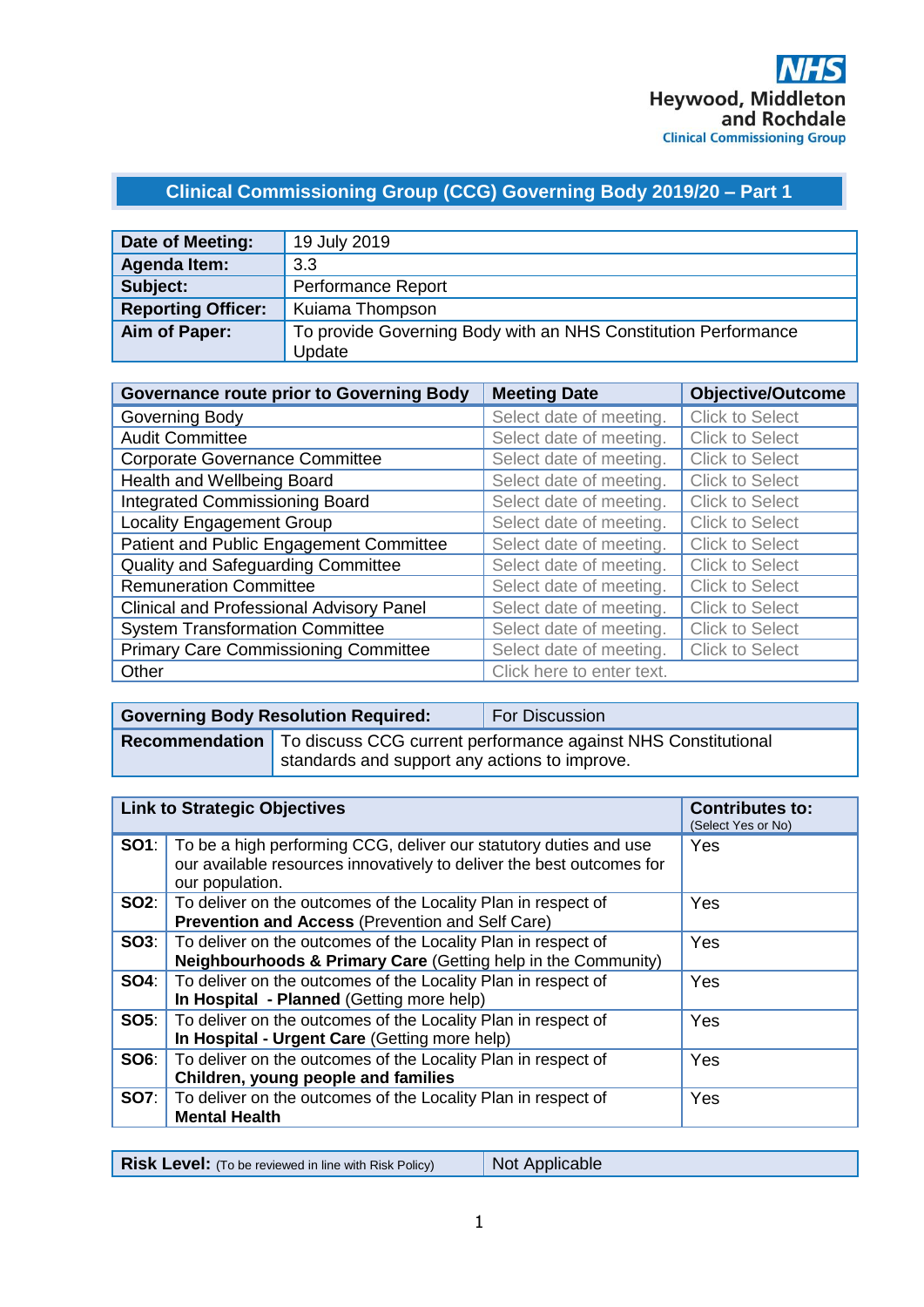

| <b>Comments</b>          |
|--------------------------|
| (Document should detail) |
| how the risk will be     |
| mitigated)               |

There is no overarching risk rating for the performance report. Any risks are detailed within the body of the report

| <b>Content Approval/Sign Off:</b>                                 |                                                                 |
|-------------------------------------------------------------------|-----------------------------------------------------------------|
| The contents of this paper have been<br>reviewed and approved by: | Associate Director of Integrated<br>Commissioning, Karen Kenton |
| <b>Clinical Content signed off by:</b>                            | Not applicable                                                  |
| Financial content signed off by:                                  | Not Applicable                                                  |

|                                                       | <b>Completed:</b> |
|-------------------------------------------------------|-------------------|
| Clinical Engagement taken place                       | Not Applicable    |
| Patient and Public Involvement                        | Not Applicable    |
| <b>Patient Data Impact Assessment</b>                 | Not Applicable    |
| Equality Analysis / Human Rights Assessment completed | Not Applicable    |

# **Executive Summary**

### **Aim**

To provide the Governing Body with a summary of current performance against NHS Constitution Performance & Activity measures.

The following performance measures are contained within the report:

- **Urgent Care**
- **Referral to Treatment**
- **Cancer**
- **Mental Health (IAPT, EIP & Dementia)**
- **Children's**
- **Delayed Transfers of Care**
- **Diagnostics**
- **Activity**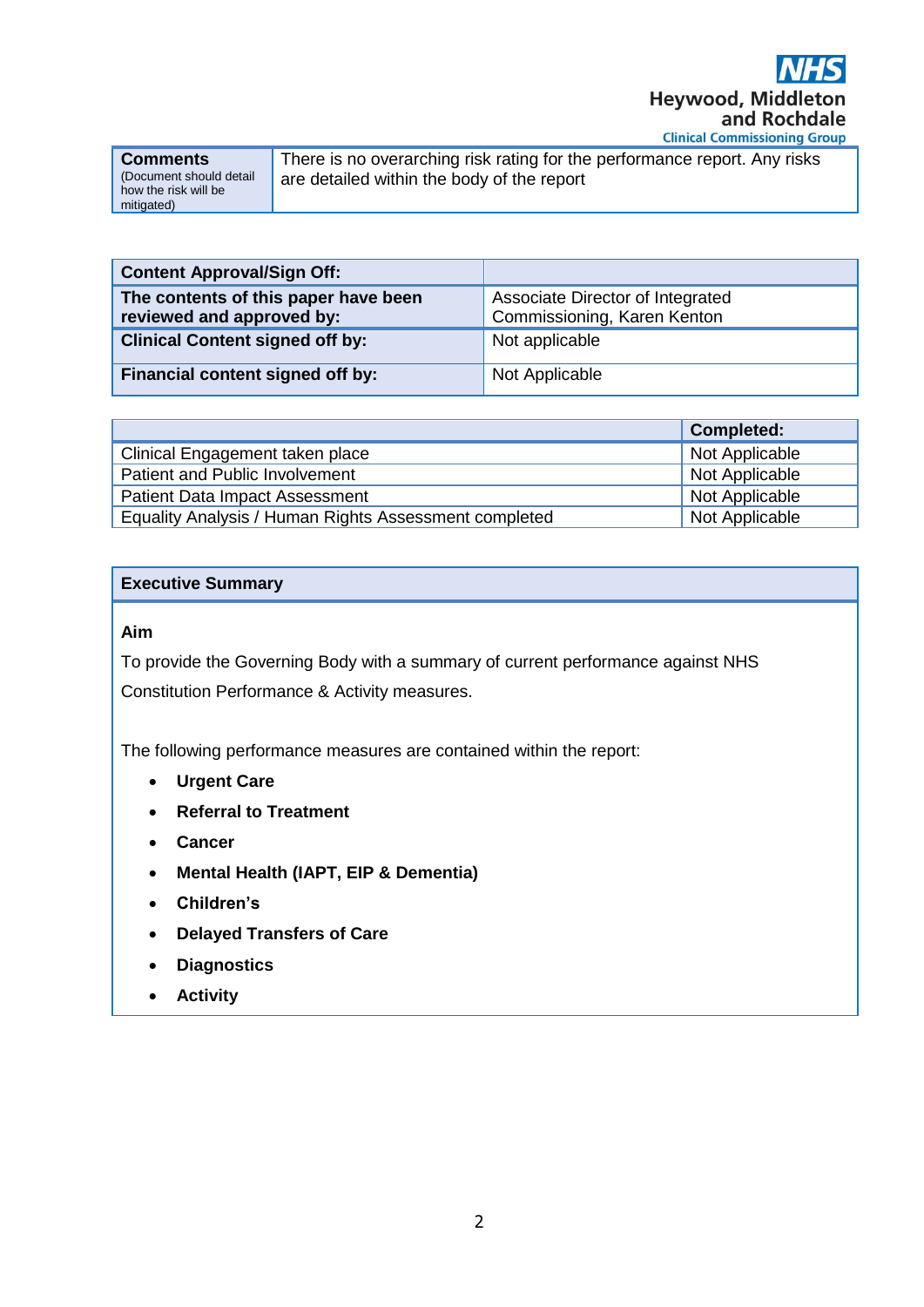# **Urgent Care (Accident & Emergency and Ambulance Performance)**

### **Accident & Emergency**

Two definitions of A&E performance exist, namely 'Mapped' & 'Commissioned'.

Mapped data reflects a predetermined % allocation of GM A&E providers activity to identify CCG A&E activity.

Commissioned data is the number of attendances a CCG pay for, typically made up of the responsible population.

# **Main Findings**

• Rochdale Urgent Care Centre has met the 95% 4-hour national target across the 2018/19 Financial Year. The average performance being 97.29%. March 2019 position is 98.34%. This is an improvement on 2017/18 Financial Year (average 96.61%) and a 1.44% improvement on March 2018.



# Rochdale Infirmary Performance 2018-19

• The total number of A&E attendances in 2018/19 for HMR patients saw a 3.42% increase on 2017/18 (109,858 attendances Vs 106,228).



# **HMR Patients - A&E Performance**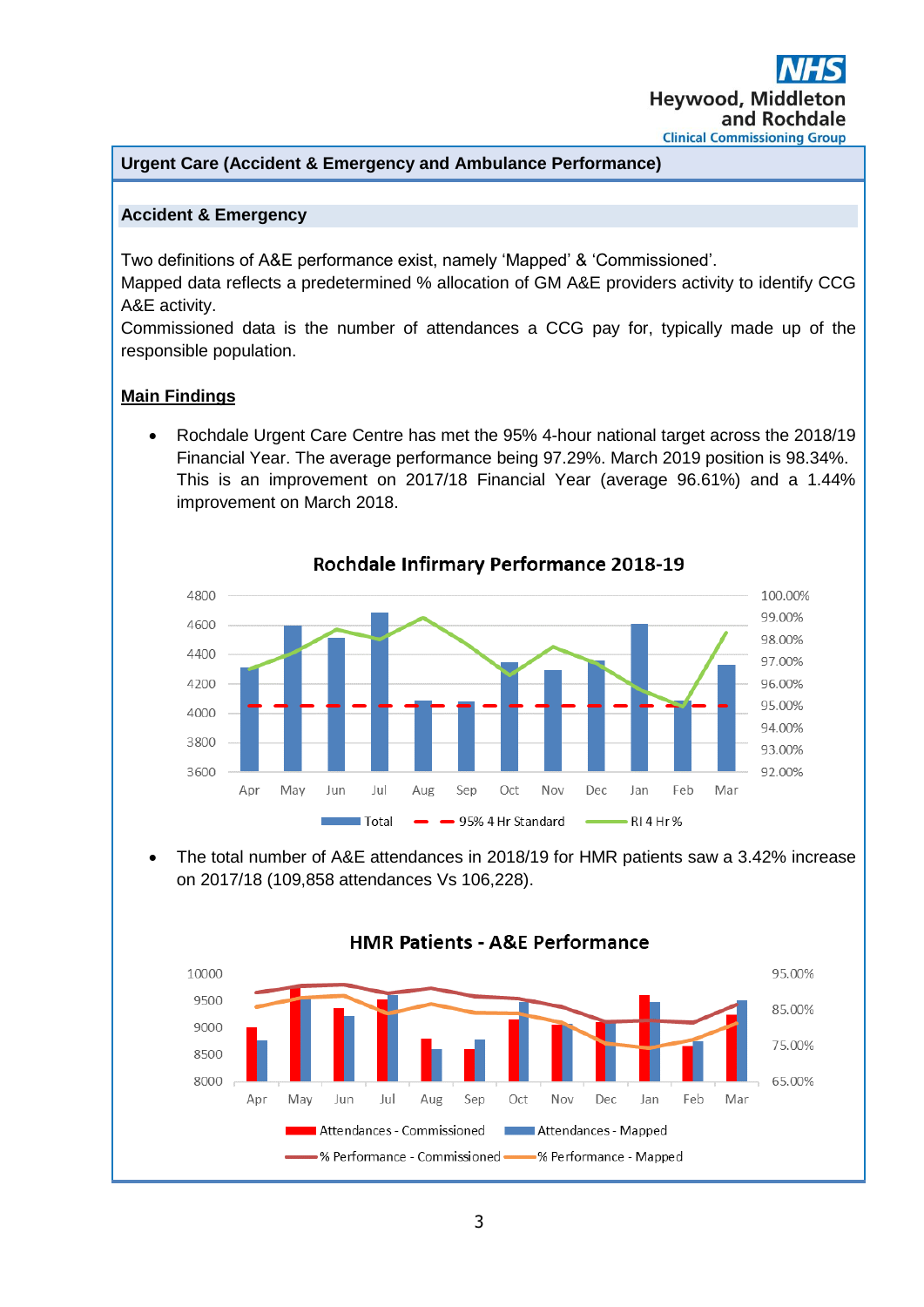

- Attendances at Rochdale Infirmary Urgent Care Centre have increased by 2.87% in 2018/19 compared to 2017/18 (52,309 attendances Vs 50,849).
- Nationally, 86.6% of patients were seen within 4 hours in A&E departments in March. 84.6% of patients were seen within 4 hours across the Greater Manchester Health & Social Care Partnership (STP). The 95% standard was last met nationally in July 2015.

# **Action to Improve**

- As part of the NHS Long Term Plan, published in January 2019, NHS England are currently testing changes to access standards in mental health services, cancer care, elective care and urgent and emergency care. These proposals will now be field tested at 8 vanguard sites across England, before wider implementation. At present there are no Greater Manchester hospitals selected to trial the new standards. The revised standards include:
	- ➢ Time to initial clinical assessment in Emergency Departments and Urgent Treatment Centres (type 1 and 3 A&E departments)
	- $\triangleright$  Time to emergency treatment for critically ill and injured patients
	- ➢ Time in A&E (all A&E departments and mental health equivalents)
	- ➢ Utilisation of Same Day Emergency Care
	- ➢ Call response standards for 111 and 999
- The development of the Urgent Care plan is on-going.
- An Urgent Care Delivery Group has now been established and meeting monthly which reports into the Rochdale Urgent Care Board. The Delivery Group has multi-stakeholder attendance, the priority areas for delivery are around:
	- $\triangleright$  Establishing a single point of access
	- ➢ Establishing consistent assessment and triage, and signposting no matter where the patient presents:
	- ➢ Reviewing service provision across Rochdale and out of borough with a view to streamlining provision where possible
- Further actions aimed at maximising HMR activity and reducing pressures on the Urgent Care system include:
	- $\triangleright$  The Mental Health 'Safe Haven' opened in March 2019 to offer support to those in time of mental health crisis. First monitoring report has been completed.
	- $\triangleright$  A second HEATT car was mobilised in January 2019. A deep dive analysis is currently taking place to review the impact of the scheme.
	- ➢ Completion of the GM Integrated Urgent Care 90-day pilot. A detailed evaluation is due to be released in the middle of July 2019.
- Proposals for SRG schemes for 2019/20 include:
	- ➢ Children's Paediatric Practitioner service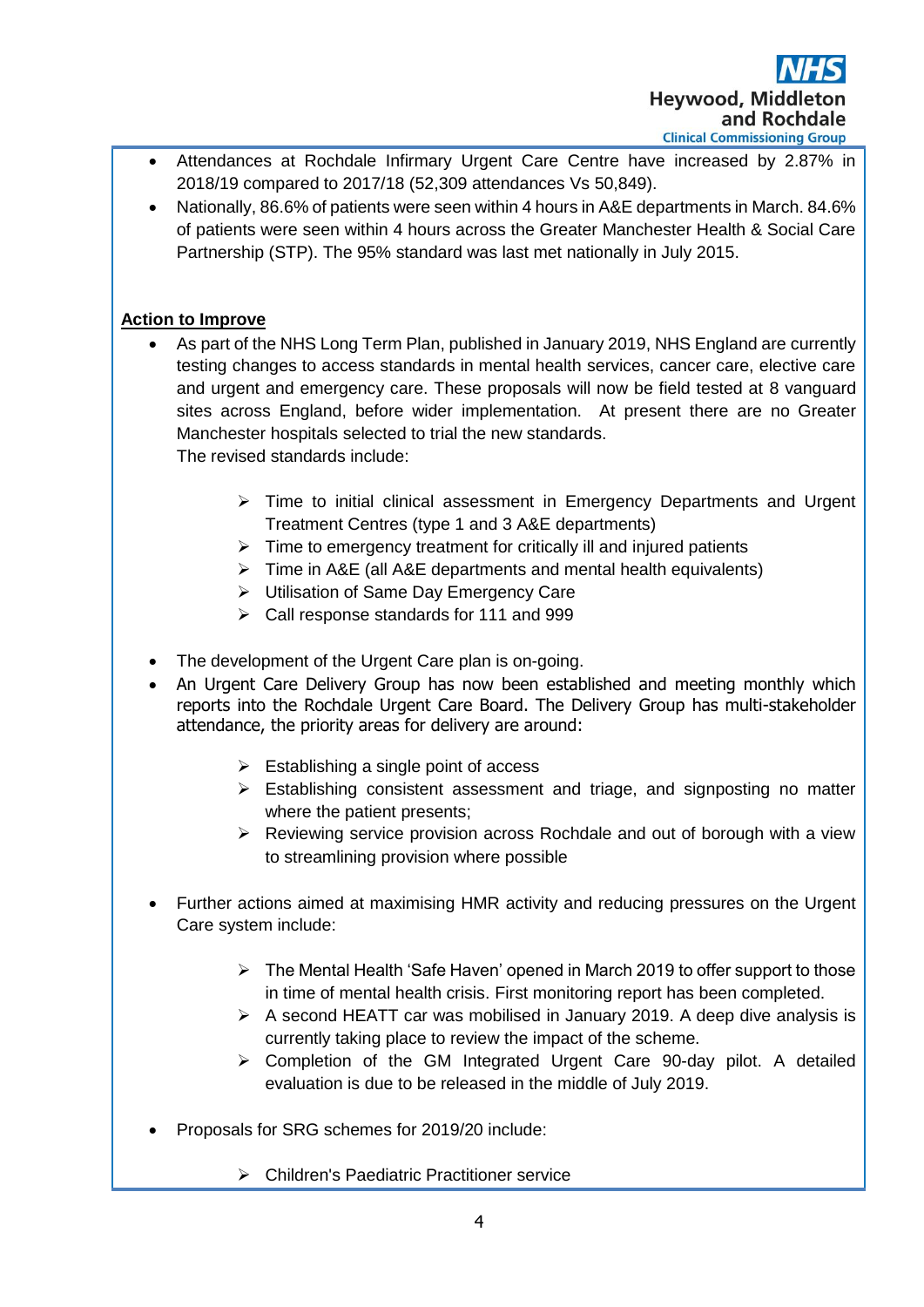



# **Main Findings**

- Turnaround times in March saw the best performance across 2018/19 with an average of 31 minutes and 47 seconds.
- The 2018/19 end of year financial position for NWAS shows a surplus of £2.5m. This is £0.68m better than planned.
- 111 performance in March has shown its strongest position since August 2017. NWAS is in the top third of providers for calls answered in 60 seconds and clinician call back times (ranked  $6<sup>th</sup>$  nationally).



• See & Treat performance achieved 26.2% in March and 25.1% for the 2018/19 financial year, achieving the 24.3% target.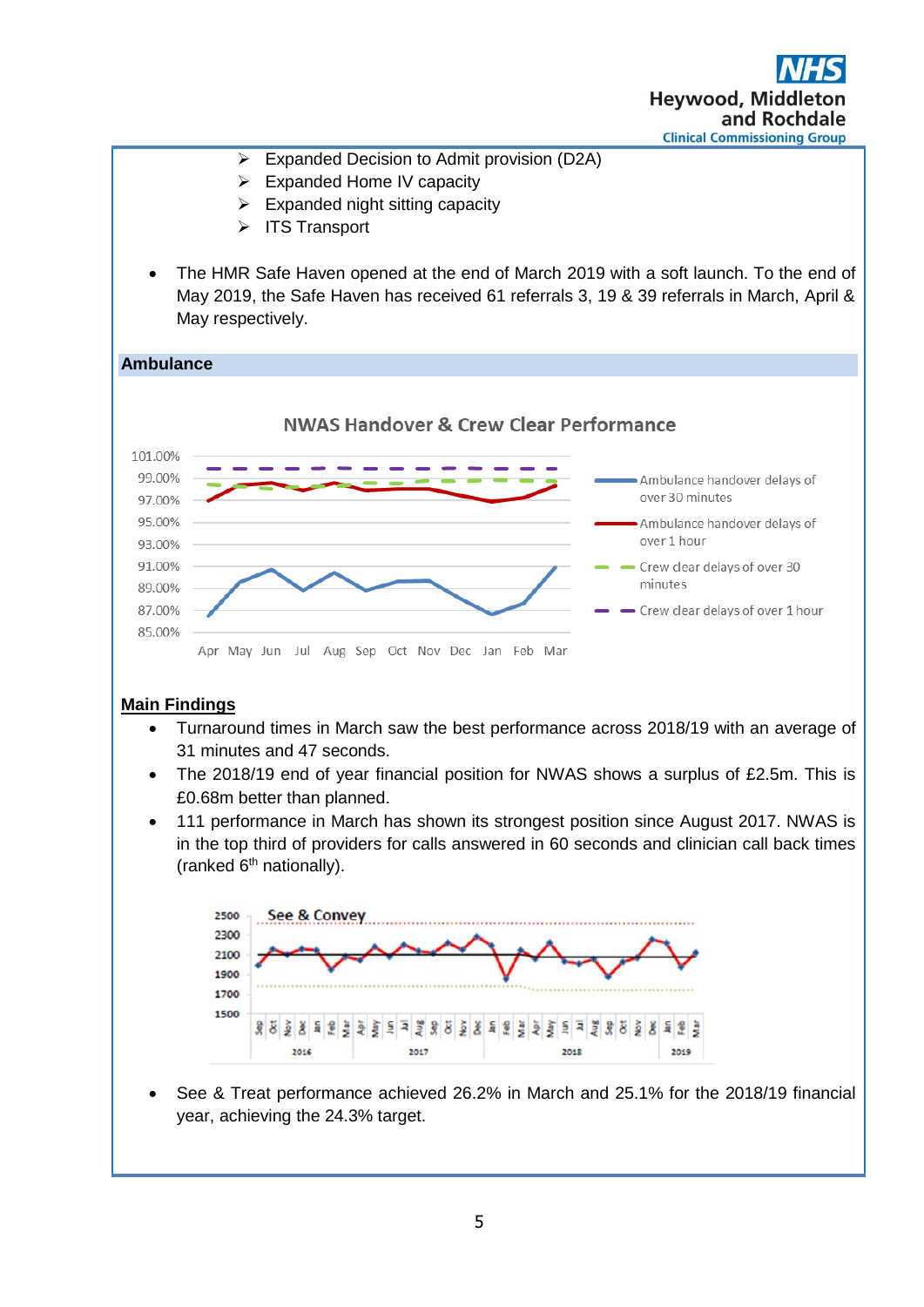



Performance reached 7.4% in March and 6.3% for the 2018/19 financial year, matching the target (hear and treat).



- Complaints for Qtr. 3 2018/19 (latest available) reported a rate of 0.083% a mid-pack rank position compared with other ambulance trusts (0.099% [highest], 0.051% [lowest]).
- A continued focus on prompt review of incidents has resulted in 86 unscored incidents reported in March, significantly below the 18/19 trajectory.
- PTS activity during March 2019 was 2% (2,836 journeys) below contract baselines.

# **Actions to Improve**

- Ongoing training continues for less experienced Paramedics/EMTs to ensure the best outcomes for patients.
- Additional SRG funding in Oldham to ensure enough capacity is in place to meet surges.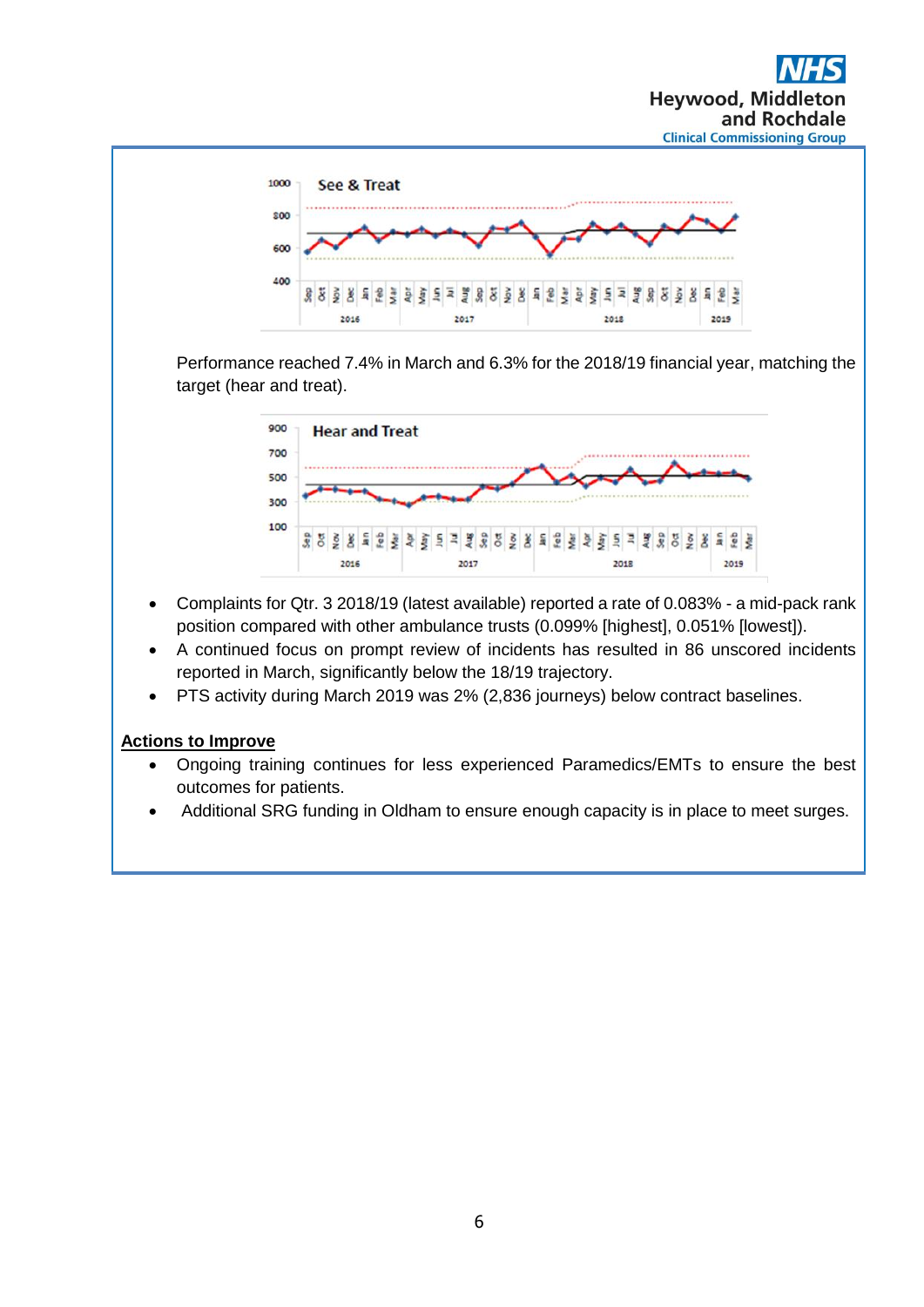

#### **Referral to Treatment**



# **Main Findings**

- At the end of March 2019, 87.24% of Rochdale patients waiting to start treatment (incomplete pathways) were waiting up to 18 weeks, thus not meeting the 92% national standard. The national position at the end of March 2019 is 86.7%.
- The number of RTT patients waiting to start treatment at March 2019 has seen a 19.1% reduction from the November 2018 position, where the number of patients waiting to start treatment was at its highest since RTT collections began.
- The total number of patients waiting for treatment at the end of March has reduced to 14,556, 2,124 less patients waiting than in March 2018, therefore meeting the nationally mandated target.
- Significant waiting lists reductions in Gastroenterology (31%), General Surgery (25%), Ophthalmology (18%), Trauma & Orthopaedics (52%) since the November 2018 position.
	- The top 5 waiting list speciality pressures, for people waiting over 18 weeks in March are:
		- ➢ Gastroenterology
		- ➢ Gynaecology
		- ➢ Ophthalmology
		- ➢ Trauma & Orthopaedics
		- ➢ Urology
- Ten patients were waiting over 52 weeks as at March 2019, all under the care of Pennine Acute. There have been 87 breaches (not individual patients) across the financial year.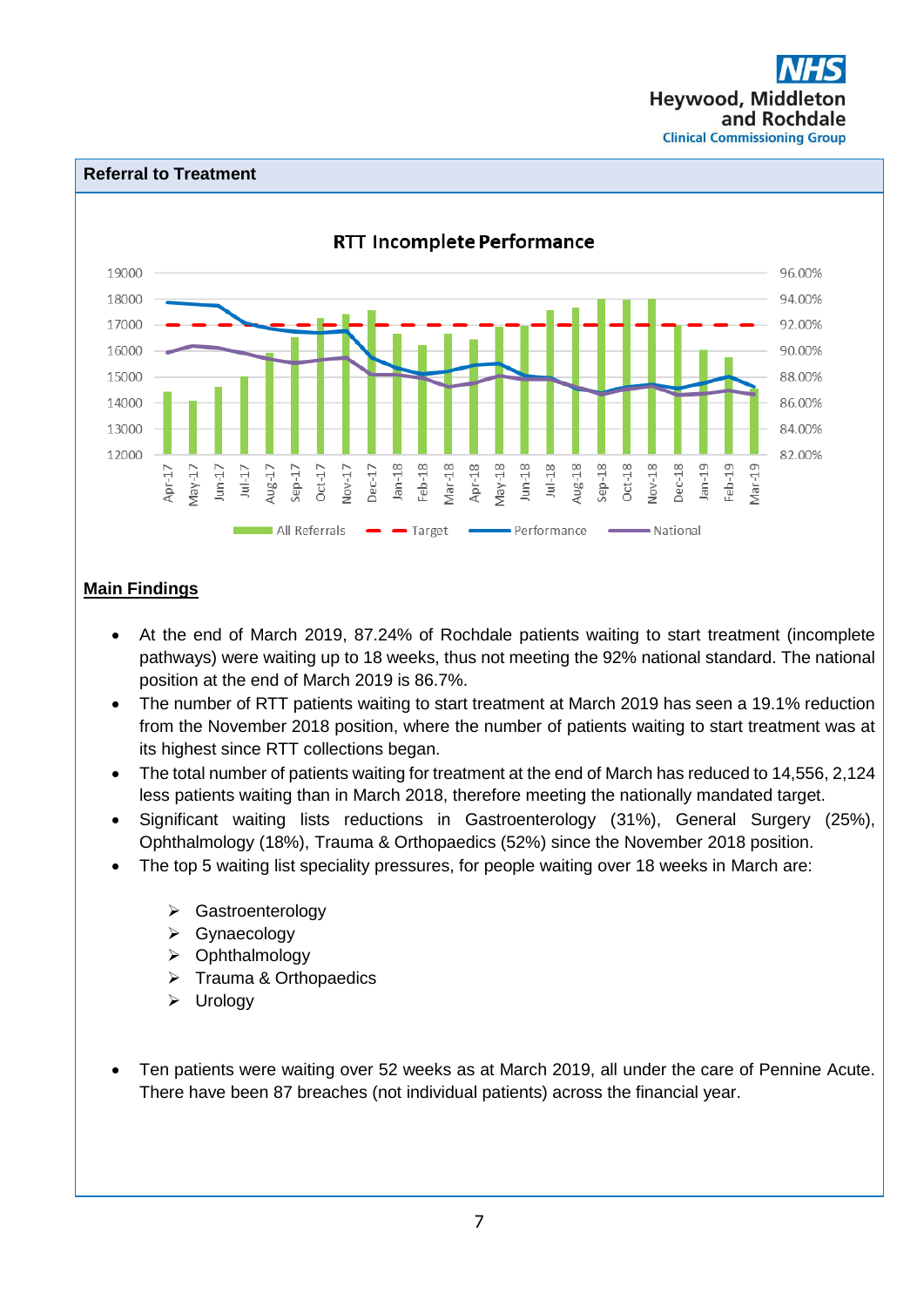# **Hevwood, Midd** and Rochdale **Clinical Commissioning Group**

# **Actions to Improve**

#### 18 & 52 week waits 2500  $12$ 2300 10 10  $10$  $10$ 2100  $1900$ 8 1700 1500 6 1300  $\overline{4}$ 1100 900  $\overline{\phantom{a}}$ 700 500  $\Omega$ Apr-17 May-17 Jun-17 Jul-17 Aug-17 Sep-17 Oct-17 Nov-17 Dec-17 Jan-18 Feb-18 Mar-18  $\blacktriangleright$ =18wks  $\Rightarrow$  >=52 wks

# **Waiting Lists**

- The CCG has seen improvement in both non-admitted performance and a reduction in the number of open pathways. The CCG has not met the 92% target during 18/19. Work is ongoing with NES and PAHT to improve performance in 19/20.
	- Commissioners continue to review the IECP model. The review will:
		- $\triangleright$  Look in detail at patient pathways and the triage process
		- ➢ Look in detail at the IECP model and areas of activity.
- Commissioners and the provider are actively reviewing the IECP pathways, with a view to improving the triaging process and ensuring patients receive their care in the most appropriate place, at the right time. This will reduce the number of appointments offered in a secondary care setting, with more treatment in community and primary care.
- Conducting a full system review of our planned care services in partnership with providers to inform future commissioning intentions to ensure that patients receive timely and quality services and that we manage system pressures and performance. There may be scope to build in a process of triage for other clinical specialties which are outside the current IECP process, which will offer the same opportunities to reduce secondary care activity.
- Commissioners have recently led a workshop on MSK with clinicians and providers. The findings from this workshop have now been formulated into a proposal for a single referral point of access for all patients with MSK conditions, which will speed up the referral process and ensure patients are treated in the most appropriate place dependant on their clinical need.
- Following the recent workshop on PAIN with clinicians and providers, commissioners are currently reviewing PAIN activity, spend & patient experience.
- The Telephone Advice and Guidance service allowing GPs to contact specialists immediately for patient specific advice now covers the following specialties: Cardiology, Diabetes and Endocrinology, Gastroenterology, Gynaecology, Haematology, Neurology, Paediatrics, Renal Medicine, Urology and Dermatology (tele-dermatology with image sharing).
- Mental Health Medication Advice and Respiratory Medicine lines will be added in July.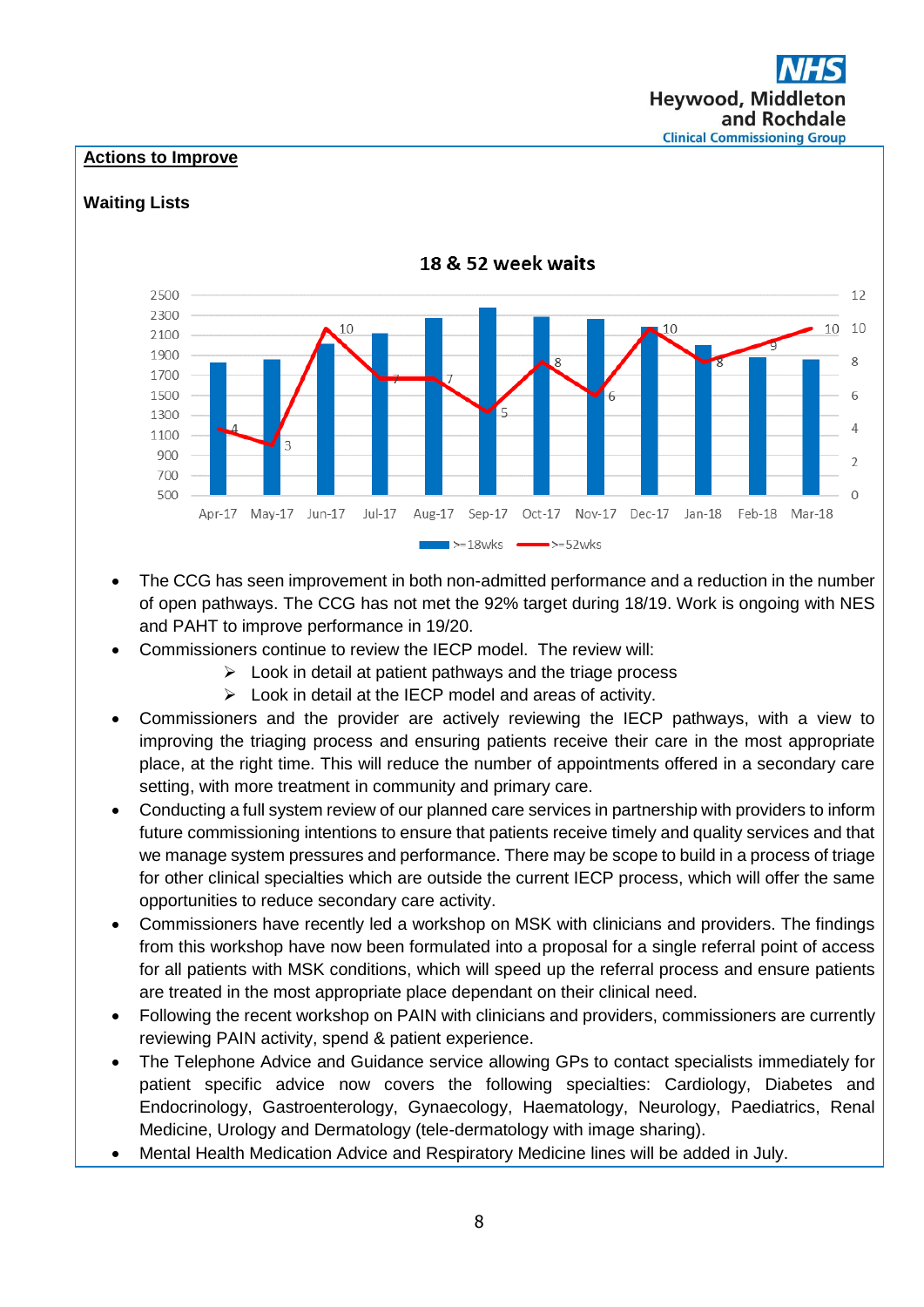

- To date, there have been 509 answered calls over the service, with over half the calls resulting in the patient avoiding at least a first out-patient appointment. Based on recorded outcomes, 51% of calls result in a referral being avoided, 5% in an admission being avoided and 15% with extra diagnostics being advised. Only 27% of calls are resulting in a referral being advised with a further 1% resulting in an admission being advised.
- 34 out of 36 Practices have now used the service. We are continuing to focus on engagement work with GPs to embed the service within their normal working day.

# **52 Week Breaches**

• Commissioners are working with our main provider Pennine Acute to validate patient waiting list data through the Elective Care Tactical Meeting and performance packs, including patients waiting over 18 weeks. Commissioners have developed a template to identify patients waiting over 40 weeks. Commissioners are working with providers to ensure that the template is an effective way of providing assurance.



# **2 Week Wait**

• Continued improvement in March 2019 for the 2-week waiting standard with 94.7% of people referred being seen within the 2-week standard of 93% – the second consecutive month this standard has been achieved for Rochdale patients in 2018/19. Year to date, 80.69% of patients referred have been seen within the 2-week timeframe.

Failing performance throughout the year has been a result of increased demand on the service and temporary gaps in the workforce. Cancer trackers and cancer navigators are now employed with further recruitment on-going. A dedicated training programme is in place for these roles which includes an understanding of key performance measures/areas and the prioritisation of urgent referrals

• 794 patients were seen within 2 weeks in March 2019 at PAHT, the highest total in 2018/19.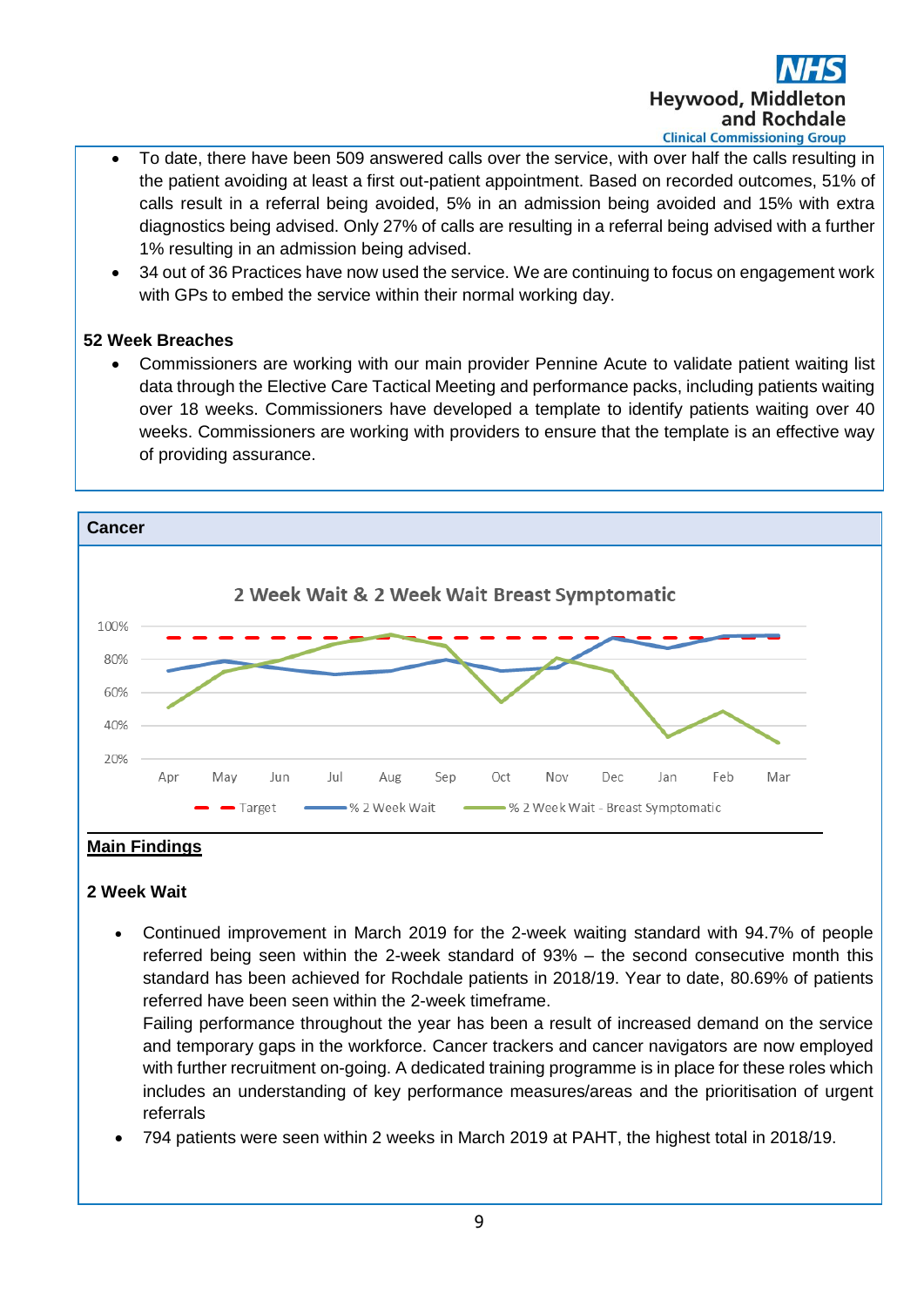

- NCA Cancer Recovery plan is being monitored internally by the NCA.
- The monthly Elective Care Tactical Group reports at Care Organisation level and speciality level.
- The CCG continues to work with NES colleagues and PAHT on several direct access GP tests prior to referral i.e. CT pancreas, FIT testing. These have gone live from July 1<sup>st.</sup> The tests are all prevention & early diagnosis interventions. It is expected that by introducing these tests patients will be seen on the most appropriate pathway reducing the amount of consultant to consultant referrals.
- Clinical staff, Navigators and Pathway Trackers have now been recruited.

# **2 Week Wait – Breast Symptomatic**

- Vacancy issues have now been addressed. There are no Consultant vacancies in the Breast Department. Additional locum capacity is in place to improve performance.
- Targeting HMR GP Practices to refer locally is expected to have a positive impact on improved performance into 2019/20.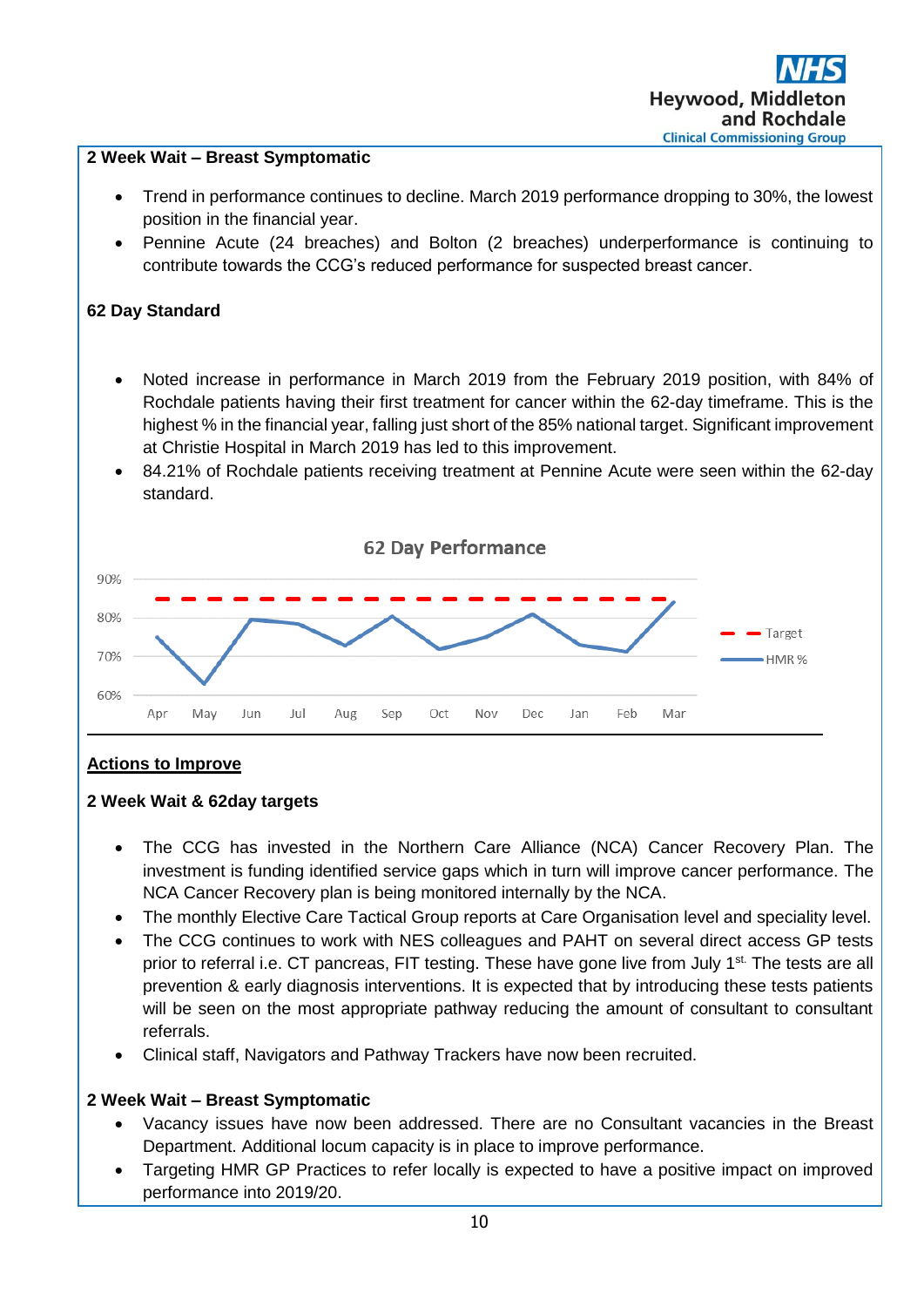# **Mental Health & Learning Disability**

# **IAPT**

# **Main Findings**

- Thinking Ahead has achieved 70% of its constitutional access and wait time targets in 2018/19.
- Underperformance was noted in February 2019 within Q4 for roll out. January and March both achieved the 19% benchmark. The Year-end position achieved target (19.42%).



- The recovery rate for clients has narrowly failed to achieve the 50% target at year end. All three months in Q4 failed the target, presenting 45.5%, 48.5% and 48.3% respectively for Jan, Feb & Mar.
- The 18-week treatment targets have achieved the target at year end. It should be noted that 'IAPT 18 week finished' failed the target (95%) for the last 4 months of the financial year. Strong performance in the first half of the financial year significantly contributed to the year-end achievement. Quarter 1 2019/20 early indications show achievement of the 95% target.
- The following are average waiting times to access different services, as of 14th May 2019: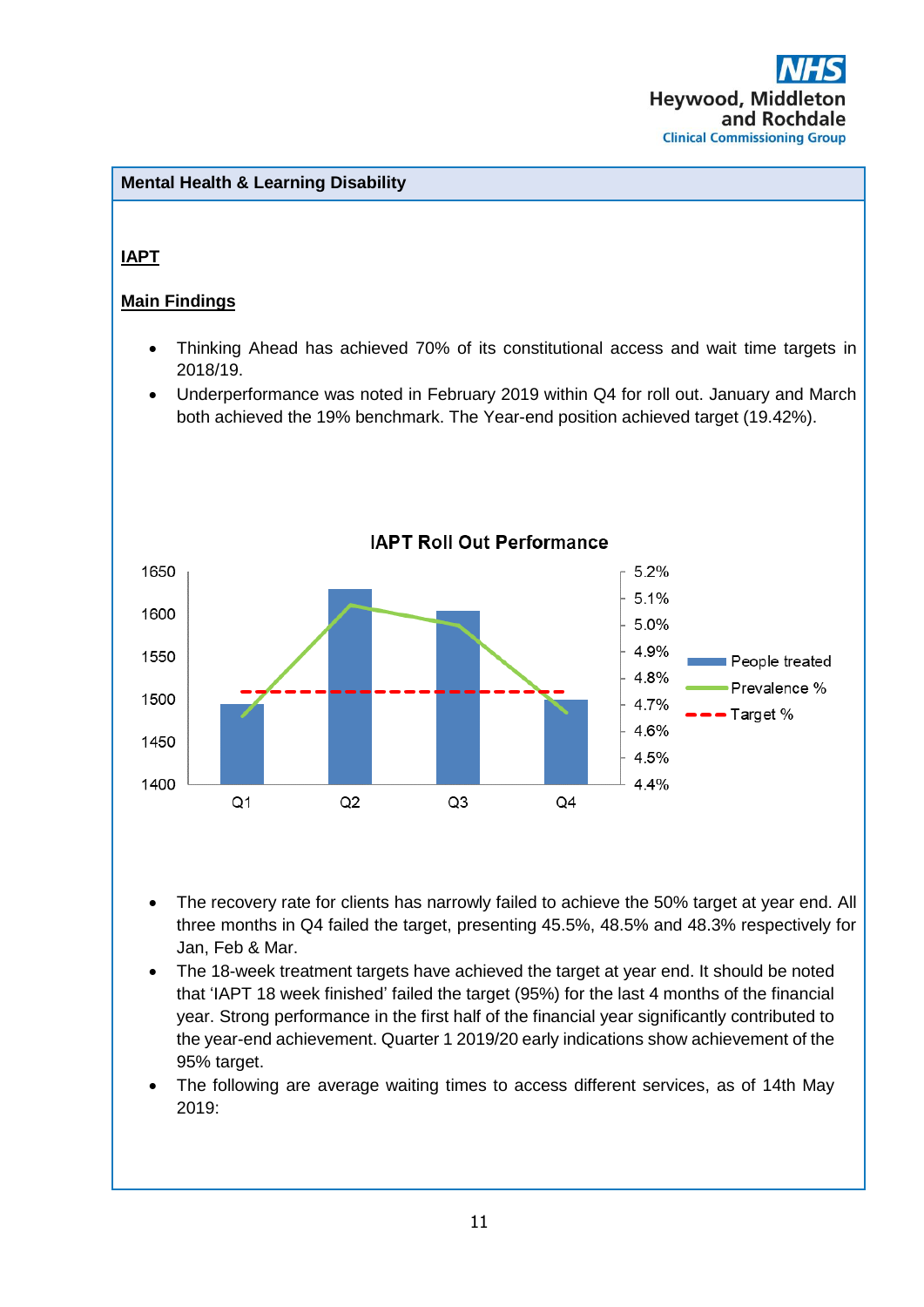| Modality                                     | Average (in<br>weeks) | Maximum in<br>weeks | <b>Numbers</b> |  |  |  |
|----------------------------------------------|-----------------------|---------------------|----------------|--|--|--|
| Gateway                                      | $\overline{2}$        | $\overline{2}$      | 6              |  |  |  |
| <b>Wellbeing Screen</b>                      | $\mathbf{1}$          | $\mathbf{1}$        | 27             |  |  |  |
| Step 2 Treatment                             | 25                    | 25                  | 188            |  |  |  |
| Step 2 Telephone<br><b>Treatment</b>         | 29                    | 29                  | 133            |  |  |  |
| E Therapy                                    | $\overline{7}$        | $\overline{7}$      | $\overline{7}$ |  |  |  |
| Counselling                                  | 40                    | 40                  | 298            |  |  |  |
| Counselling<br>Telephone<br><b>Treatment</b> | 14                    | 14                  | 45             |  |  |  |
| <b>CBT</b>                                   | Step 3<br>14          | 14                  | 19             |  |  |  |
|                                              | Step 3.5 0            | $\overline{0}$      | $\overline{0}$ |  |  |  |
| Psychology                                   | 5                     | 5                   | $\overline{4}$ |  |  |  |
| <b>Getting Help</b>                          | $\overline{4}$        | $\overline{4}$      | $\overline{2}$ |  |  |  |

- Gateway waiting times decreased significantly as has the number of patients
- Wellbeing waiting times and numbers remain consistent
- Step 2 Treatment negligible increase in numbers and waiting times
- Telephone Treatment decrease in numbers, waits decreased by 1 week
- E Therapy increase in numbers, 7 week waiting times
- Counselling reduced numbers and waiting times (new therapist in post)
- Telephone Counselling consistent numbers and waiting times
- CBT increased
- Psychology increased waits and numbers
- Getting Help increased waits and numbers

# **Actions to Improve**

- Regular contract meetings are now in place reinforced with informal development and service improvement meetings.
- The CCG continues to invest within IAPT services and has developed additional reporting KPI's around the 2nd appointment element as this is where there are longer waiting times for clients. By introducing a 28-day threshold of 50% and a 90-day target at 75%, unique within GM, and along with the online therapy service 'SilverCloud' now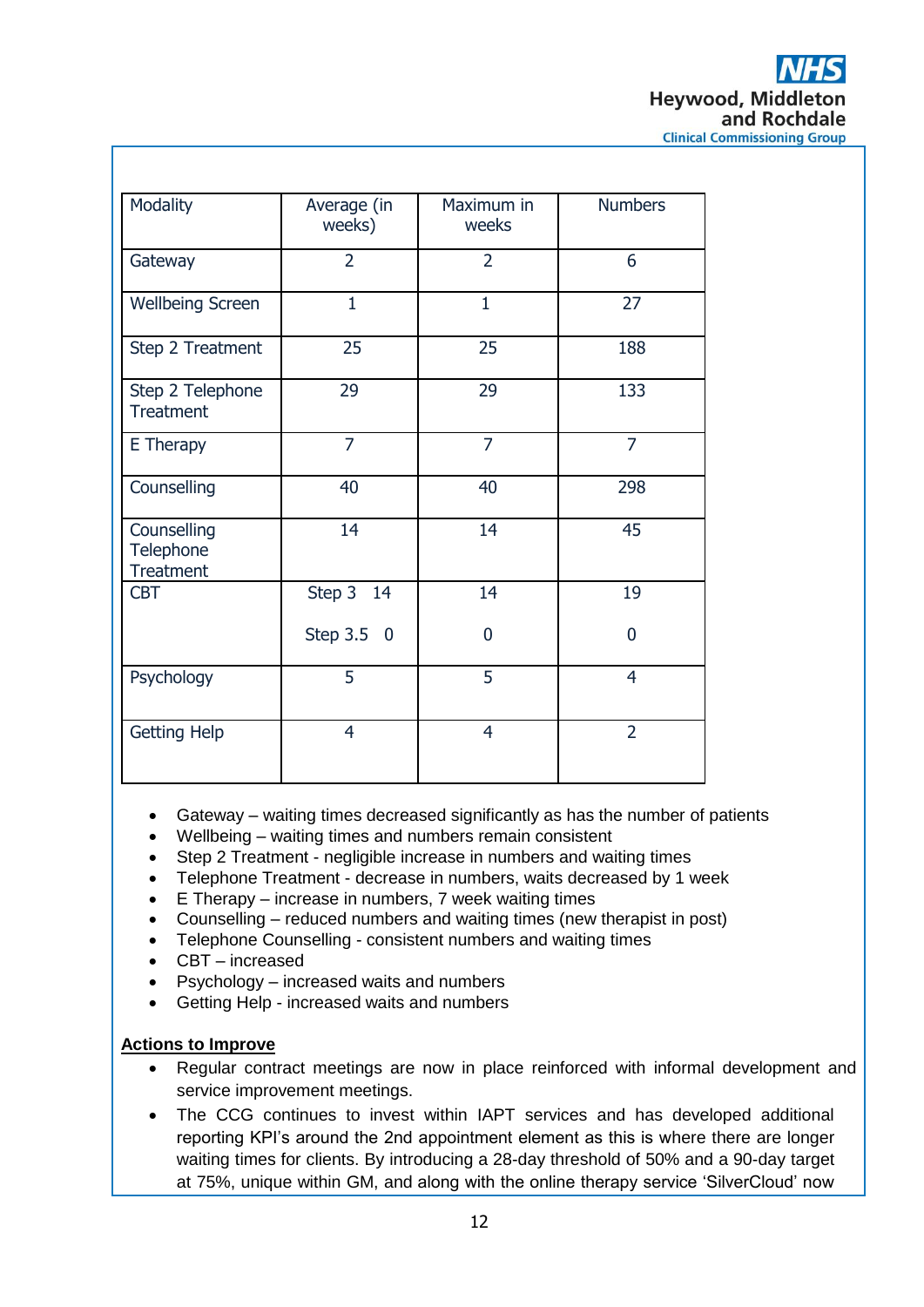

being offered at this stage, we are expecting to see better outcomes for our patients throughout 19/20. This has now been signed off within the contract. There is an action plan in place with clear trajectories to reduce the waiting list and access treatment within 6 weeks.

- Thinking Ahead is now offering Couple Therapy for Depression. HMR now have 3 counsellors who have completed the taught modules of training and under supervision are delivering therapy. Couple therapy is designed to treat depression in couples where there is also relationship distress. It is appropriate for couples where one or more are diagnosed with depression.
- HMR have now established a BAME steering group and LGBT steering group. These steering groups contain representative staff who meet bi-monthly to discuss training needs and how the service can engage with local communities to help enable isolated populations to access Thinking Ahead treatments and to help promote awareness within the Thinking Ahead service. We hope to continue to expand these steering groups to include client groups such as older adults, etc. It is recognised these groups promote discussion, development of ideas and motivation to see projects through to their end.



# **Early Intervention in Psychosis**

# **Main Findings**

In March 2019, performance for Rochdale clients referred for suspect psychosis included:

- 40% of clients started treatment within 2 weeks in March 19 versus the 53% target. The year end position achieved target at 67%
- 2-week wait assessments for suspected psychosis have remained above the 53% target throughout the year, with only 3/9 months missing target (Apr, Jun & Mar).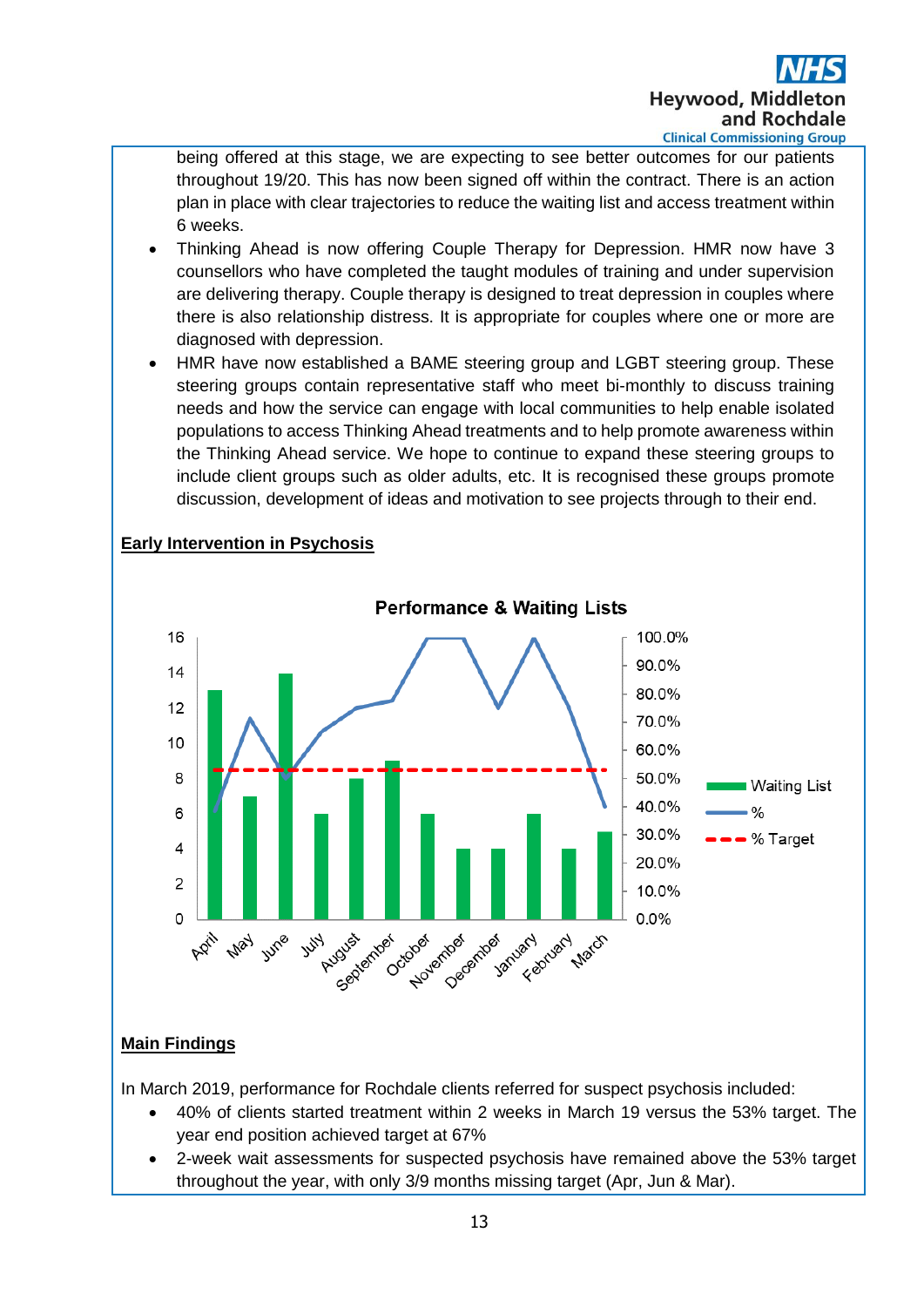

- The number of incomplete pathways (clients waiting to be assessed) at the end of March 19 was 5. A significant improvement from April 2018 (13).
- Regular contract and performance meetings continue to take place with the provider, along with regular operational meetings to review the impact of the service improvement plan put in place.
- The CCG has invested additional monies to work towards achievement of level 2 NICE compliance requirements and reduction of worker caseloads.



**Main Findings**

**Dementia**

- 1,508 people in Rochdale had a diagnosis of dementia as at 31st March 2019, the highest number in the 2018/19 financial year.
- 69.1% of the 2,181 people aged over 65 estimated to have dementia, have a coded dementia diagnosis. The year-end position shows an overall achievement across the year versus the 66.7% target. It is recognised that HMR has one of the lowest dementia diagnosis rates across the Greater Manchester footprint.

# **Actions to Improve**

- The Dementia partnerships are well established and are working towards key GM principles aligned within our locality.
- Prioritisation of 6 areas to work across 3 years to improve services around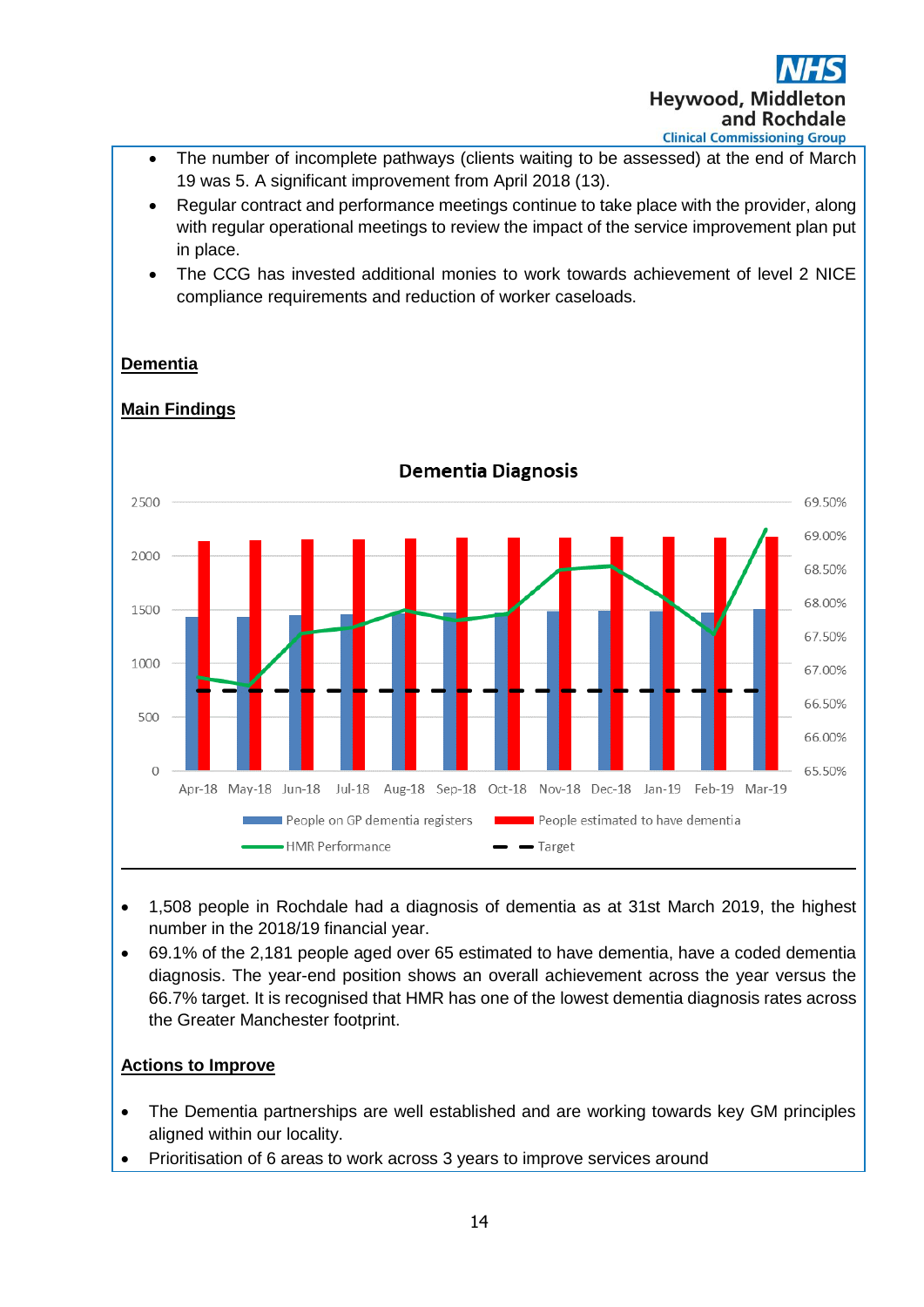

End of life, Underserved population, transport, post diagnostic, lived experience (GM Barometer).

- Future intentions to upskill clinicians within Primary Care and Social care, including non-clinical staff.
- HMR are continuing to work to have a Dementia Friendly accreditation status for the borough, as part of the early onset plans we will focus on internal process for dementia diagnosis.
- The CCG is the 1<sup>st</sup> in the North West to invest to Dementia Connect, which is a wraparound support for those with dementia and will improve patient pathways and social prescribing.
- HMR will pilot a GM Care Plan developed specifically with patient and carer experience.
- HMR have been asked to talk at the Kings Fund Conference in November to talk about the work being progressed within the borough.
- As part of a GM bid, HMR are reviewing the potential of the Halle Orchestra providing and artist in residence across local care homes, BHH beech ward and The Willows dementia centre.

# **Children's**

# **Eating Disorders (ED)**

# **Main Findings**

CYP ED 4-week routine

• The 95% target has been achieved at year end, hitting 95% over the course of the financial year. There was 1 breach reported in December (Q3). The numerator and denominator to measure the indicator deals in small numbers, therefore 1 breach can have a big impact on success or failure.



# **Children and Young People (CYP) MH Prevalence**

• Rochdale has consistently performed above the national target of improving access to children and young people's mental health services. In 2018/19 the national target is 32% of individual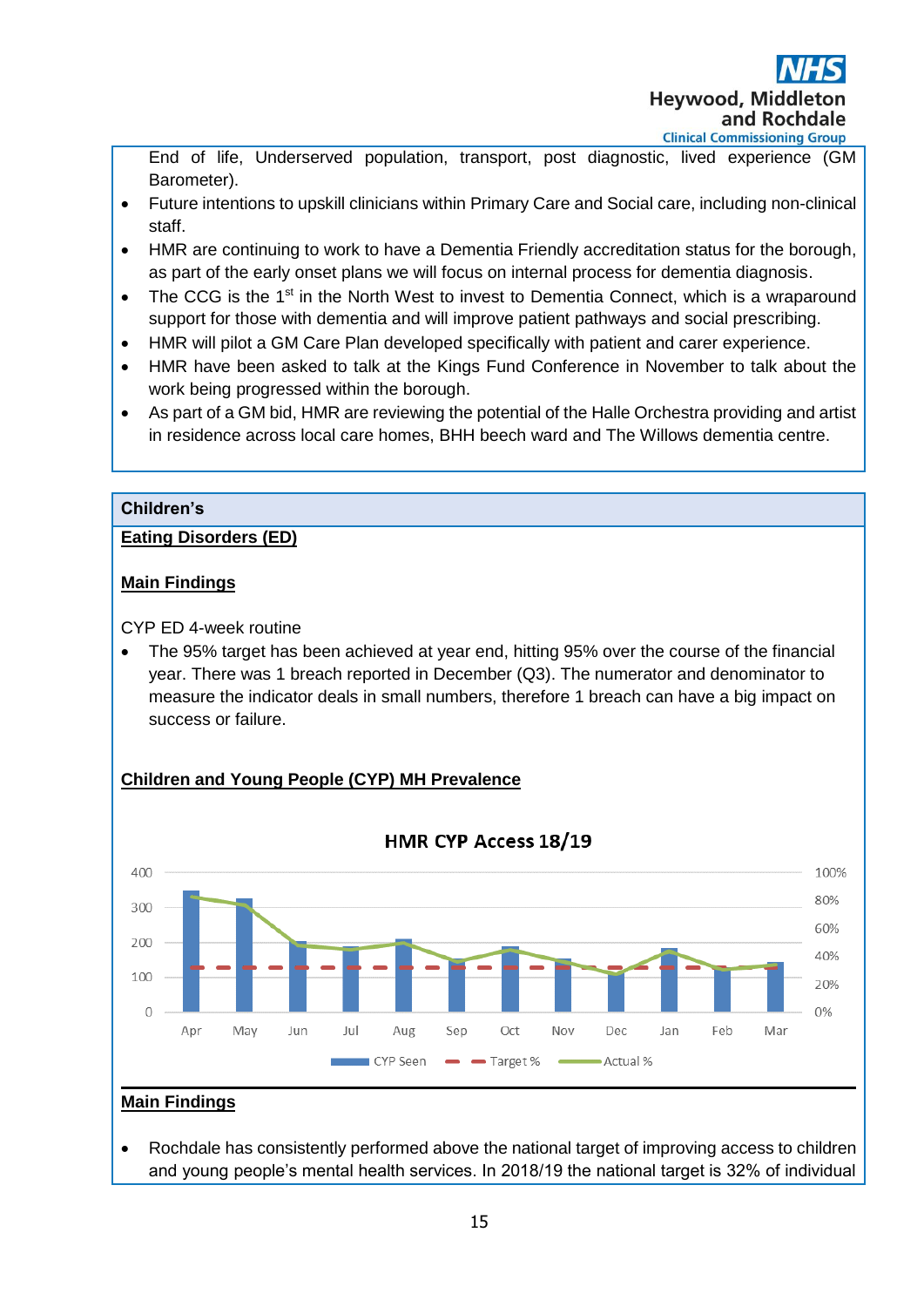

children estimated to have a diagnosable mental health condition. At March 2019 HMR performance is 34%.

• The trend has seen a reduction over the course of the financial year. Performance will need to improve to continue to meet the performance improvements expected over the next two years. The trajectory for March 2021 is to achieve 35%.



# **Main Findings**

- There were 346 total delayed days in March 2019. This is 141 days under the national (and local) target set for Rochdale (487 delayed days per month). The target is to see a reduction in delayed transfers across each month.
- During the financial year 2018/19, Rochdale performance is 2nd best across the Greater Manchester footprint.
- The main reason for delays in March was 'Further non-acute residential care' which accounted for 111 days.
- 191 days in March were attributed to Pennine Acute, 151 attributed to Pennine Care and 4 attributed to Cheshire & Wirral Partnership.
- 191 days are attributed to an Acute setting, 155 to non-acute.

# **Actions to Improve**

• Pennine Care are now providing detail on each delayed discharge in the contract performance reports.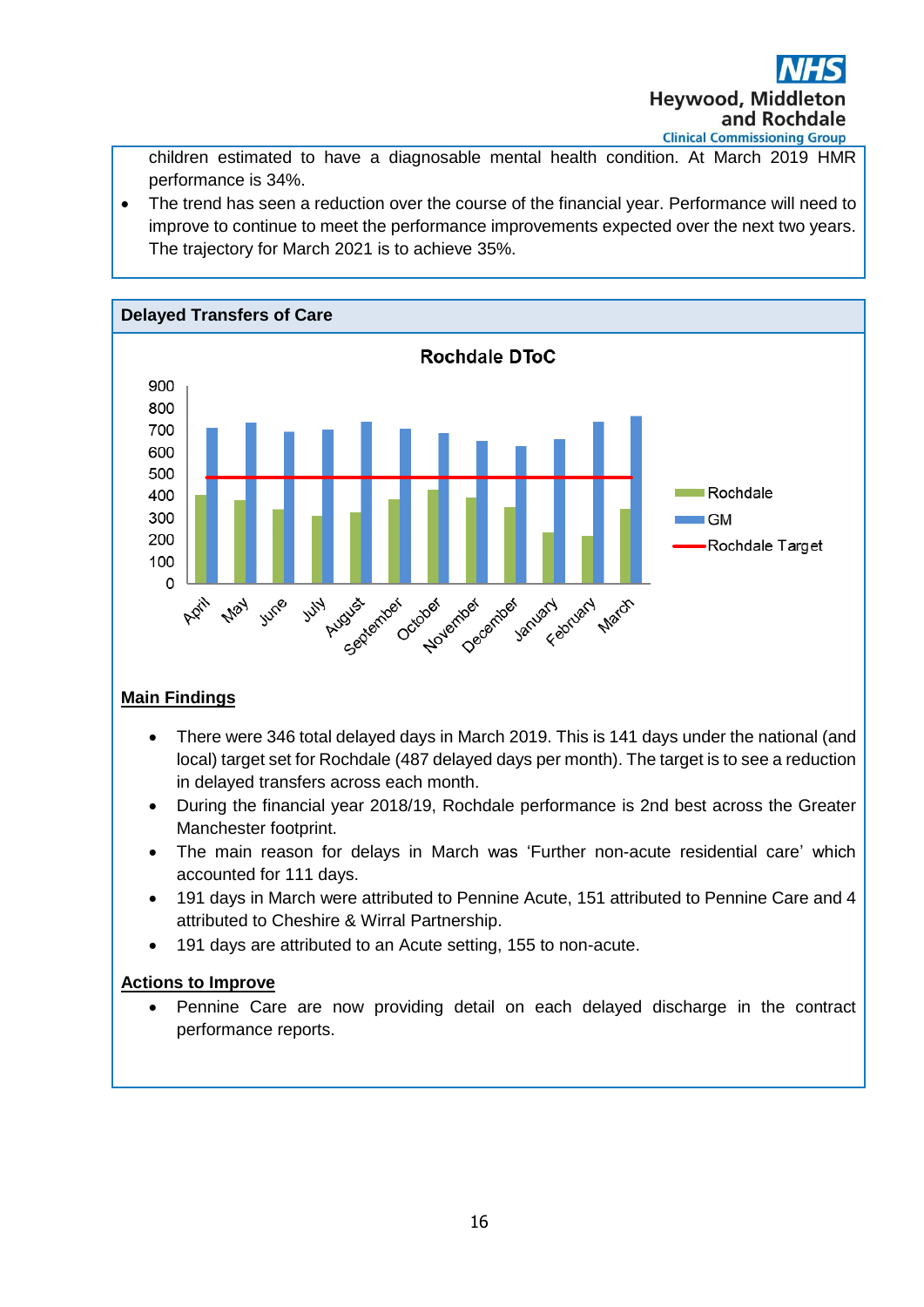**Hevwood, Midd** and Rochdale **Clinical Commissioning Group** 

#### **Diagnostics**



# **Main Findings**

- HMR has not achieved the diagnostic standard for the last twelve months and has seen a large increase from January 2019 in the Diagnostic Test Waiting Time standard. This is mainly due to issues in MRI/CT scans at Pennine Acute.
- In January 2019, an increase in demand for MRI & CT scans coincided with a capital replacement scheme to commission 3 new CT scanners across the NES, which have been installed and commissioned concurrently. Although a mobile CT is placed on each site to ensure service continuity, these scanners cannot be used for the full range of examinations (putting pressure on the other scanners), and they also take up the pad ordinarily available to install mobile services in the event of capacity and demand pressures. A recovery plan to improve performance in MRI and CT scans is in place at PAHT.
- The Trust continues to fail the required performance into April 2019, where performance stands at 94.6% for the multilateral contract. The target has failed due to diagnostic imaging with a combination of increased demand led by the Trust plans for improving cancer performance and reduced levels of non-core capacity. Capacity has also been affected by the replacement of three scanners at the Fairfield site.

# **Actions to Improve**

- Duplicate referral issues affecting performance continue to be analysed.
- A recovery plan is ongoing looking to improve performance in the following areas:
	- ➢ Conversion of routine capacity as necessary and appropriate to prevent delays where possible to In-patient, Urgent and UCR cases.
		- ➢ Capacity efficiency created by utilising appointment cancellations and allocating where possible to UCR/Urgent cases.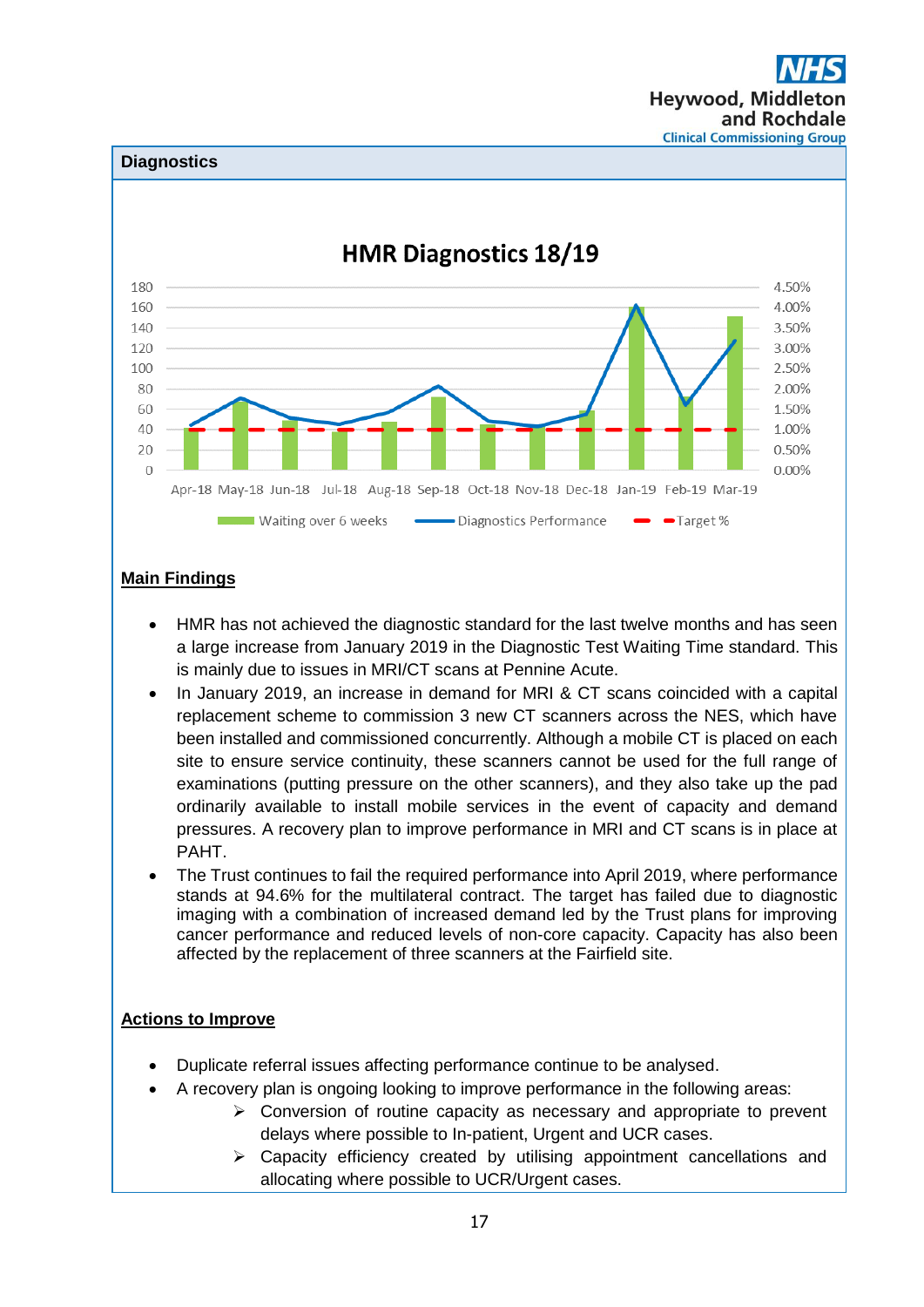- ➢ Mobile MR Services are being scheduled where possible.
- $\triangleright$  Plan additional MR capacity with InHealth
- ➢ The 'secondary' CT scanners at TROH and NMGH have been opened at weekends and in the evenings to provide additional CT capacity.

# **Activity**

# **Review of Year-End position – 2018/19**

At the end of the year, the operating plan is showing:

- Referrals and outpatients are close to achieving plan, with reductions in activity
- There has been a slight increase in elective admissions (planned admissions) of 1.8% against plan (568 admissions).
- There is a shift in elective activity from ordinary admissions to day-cases. This is a positive change where patients are treated as day cases rather than staying in hospital overnight
- The areas with the largest increases in activity are urgent care:
	- ➢ Attendances at A&E have seen an increase of 7.5% against plan
	- ➢ Non-elective admissions (unplanned admissions) have seen an increase of 5.7% against plan

# **Referrals**

- The CCG now has a clearer understanding on the referral position after resolving data quality issues
- Overall, referrals are showing a decrease against plan of -5.2%
- Referrals from GP Practices have reduced but not as substantially as other North East Sector CCGs.
- "Other" referrals, which include referrals between consultants, have remained at similar levels to 2017-18.
- Consultant Connect (a referral advice service for GPs) has deflected small amounts of activity and more GP practices are adopting the service
- The Consultant Connect service will be expanded to include all specialities and more GP practices need to utilise the service
- A new patient level referral dataset is in development with Pennine Acute. This will allow the CCG to track a patient's care pathway and see which GP practices are referring high numbers of patients

# **Outpatients**

- Most of the duplicate outpatient records have now been removed from the SUS data
- Pennine Acute are still exploring over 5,000 InHealth records to determine if they are duplicates. A further re-submission may be necessary, but this is unlikely to change the year-end position
- Both first and follow up outpatient appointments are close to plan, with slight reductions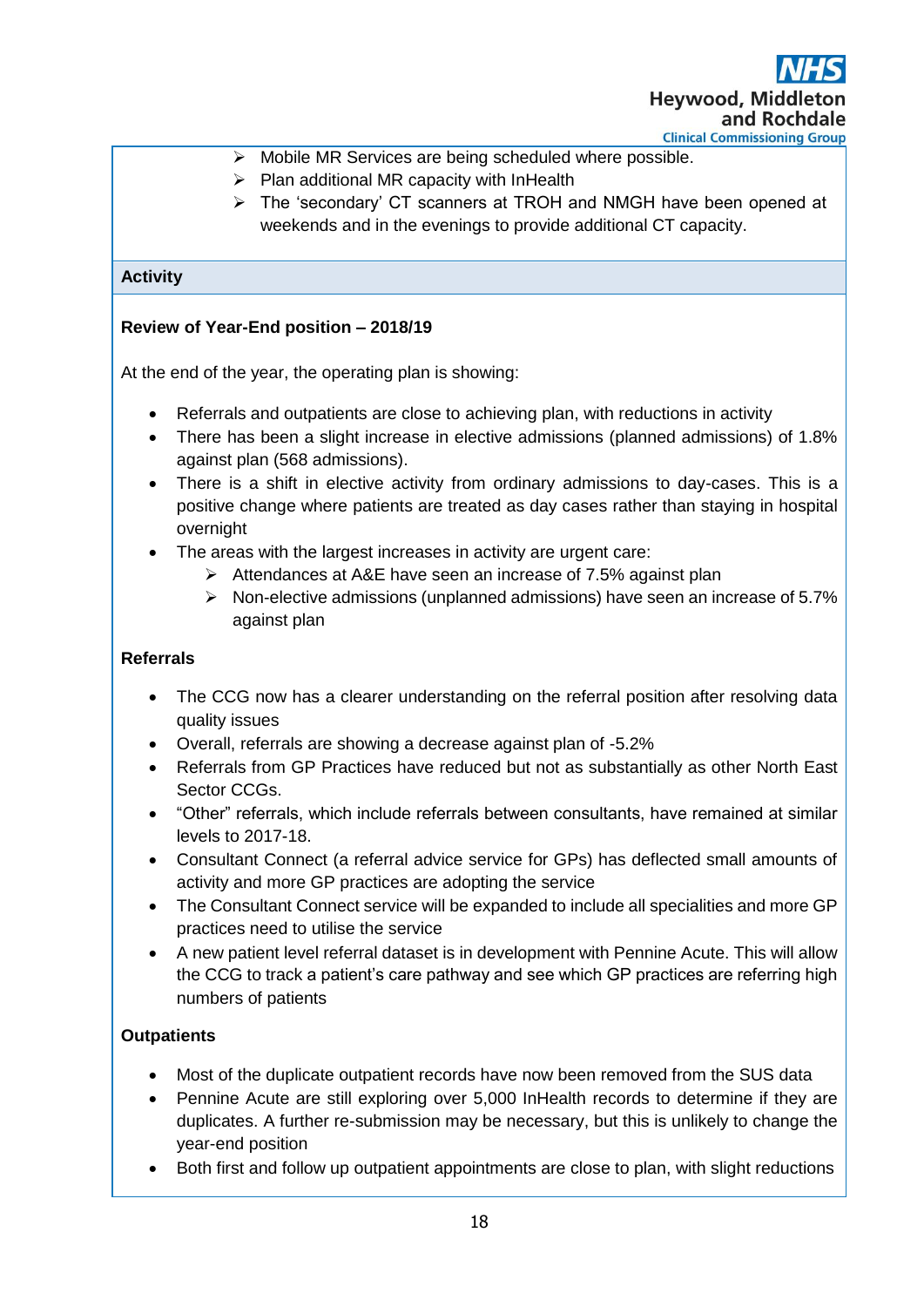# **Elective Admissions (Day-Cases and Ordinary admissions)**

- The increase in activity is being driven by the increases in Gastroenterology day-cases. The aim is to reduce the number of patients breaching the cancer 2 week wait. In 2018- 19, Gastroenterology and Colorectal had an increase of 1,369 Day Cases compared to the previous year.
- The above activity has driven an improvement in waiting list performance
- Elective activity was high in January, February and March to reduce the overall waiting list and meet the March 2018 position

# **Non-Elective**

There was a significant jump in variance to plan for non-elective admissions in the last quarter. This is partly due to the high level of the deflections added to the plan. These were based on the initial Investment Agreement and these deflections have since been revised and agreed with the Local Care Organisation.

The other reason for the variance to plan is substantial growth in activity for both children's and working age adults in the last quarter of the year.

- Children's
	- $\triangleright$  Admissions saw a 16% increase in the last quarter, coinciding with a 9% increase in A&E attendances
	- ➢ The highest growth is at Royal Oldham and North Manchester via the paediatric assessment and observation units
	- ➢ 29% of the admissions in 2018-19 are for respiratory conditions
- **Adults** 
	- $\triangleright$  Admissions increased 7% in the last quarter
	- $\triangleright$  Cardiac admissions and circulatory admissions are much higher this year along with urinary tract diseases
	- $\triangleright$  Significant increase in 0 length of stay admissions 17% growth at Fairfield, North Manchester and Royal Oldham
- **Older People** 
	- $\triangleright$  There has been no growth in emergency admissions for elderly people
	- $\triangleright$  This is a positive outcome if you compare this activity to increases in children's and working age adults. Transformation is clearly working in this area.

Although the number of admissions has increased, there has been a significant reduction in bed days (-4%) in 2018-19.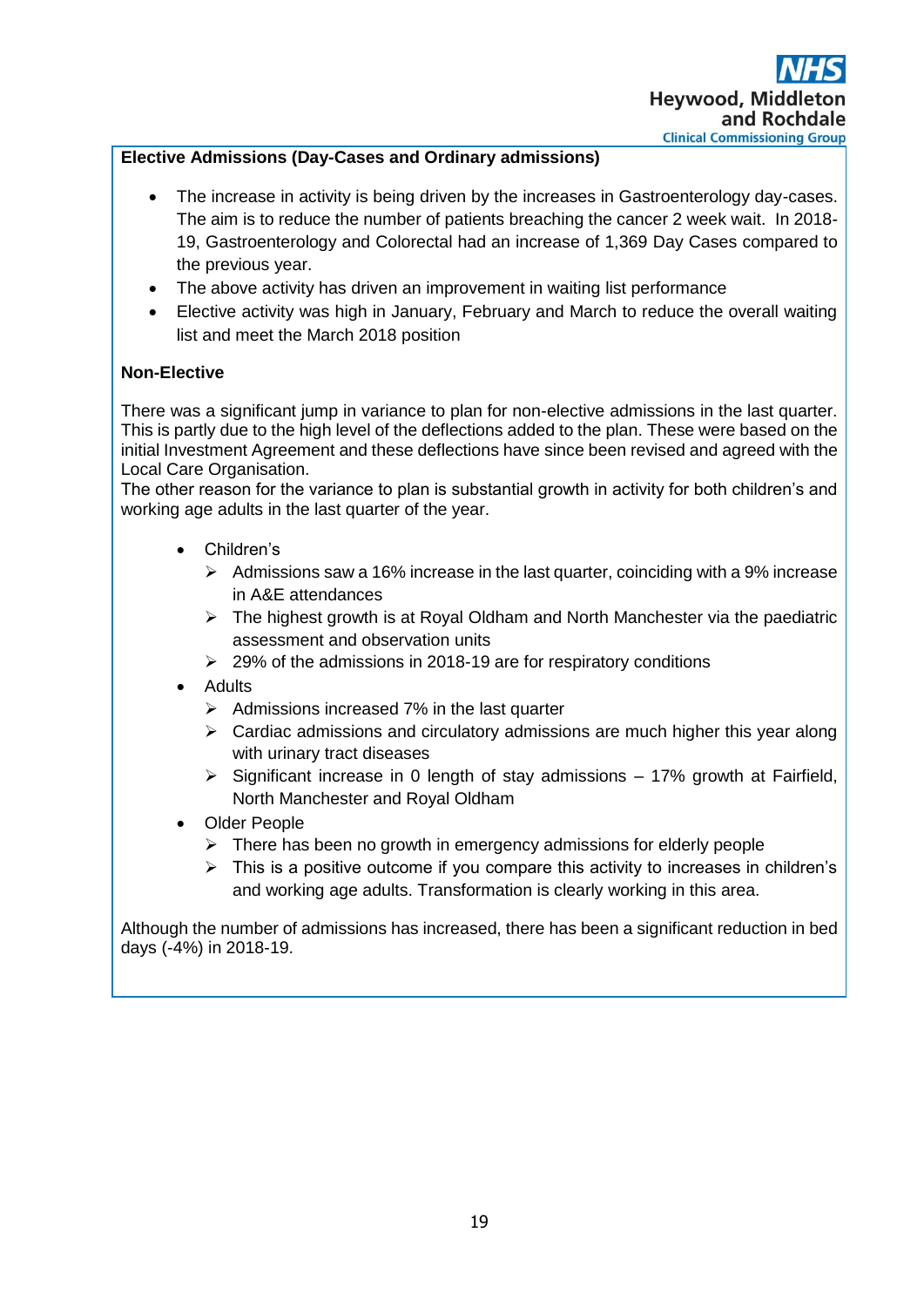|                                                                                                                              | 2017/18 Year End |                         |                  |                          |                  |                          |                   | October          | November   December |                   |                  | February          | March                    | <b>YTD</b>                 |                    |
|------------------------------------------------------------------------------------------------------------------------------|------------------|-------------------------|------------------|--------------------------|------------------|--------------------------|-------------------|------------------|---------------------|-------------------|------------------|-------------------|--------------------------|----------------------------|--------------------|
|                                                                                                                              |                  | April                   | May<br>Q1        | June                     | July             | August<br>Q <sub>2</sub> | September         |                  | Q <sub>3</sub>      |                   | January          | Q4                |                          |                            | 2018/19 Target     |
| <b>A&amp;E</b>                                                                                                               |                  |                         |                  |                          |                  |                          |                   |                  |                     |                   |                  |                   |                          |                            |                    |
| All HMR Patients, All Trust - A&E waiting times - total time in the                                                          | 83.60%           | 85.79%                  | 88.26%           | 88.87%                   | 84.01%           | 86.74%                   | 84.19%            | 83.96%           | 81.49%              | 75.67%            | 74.40%           | 76.69%            | 81.28%                   | 85.42%                     | 90%                |
| A&E department - 4hrs - Mapped                                                                                               |                  |                         |                  |                          |                  |                          |                   |                  |                     |                   |                  |                   |                          |                            |                    |
| All HMR Patients, All Trust - A&E waiting times $-$ total time in the $ 83.60\% $                                            |                  | 89.78%                  | 91.64%           | 92.10%                   | 89.51%           | 90.90%                   | 88.65%            | 88.15%           | 85.75%              | 81.70%            | 82.06%           | 81.38%            | 86.46%                   | 89.58%                     | 90%                |
| A&E department - 4hrs - Commissioned                                                                                         |                  |                         |                  |                          |                  |                          |                   |                  |                     |                   |                  |                   |                          |                            |                    |
| A&E waiting times - total time in the A&E department - 4hrs - All                                                            | 82.30%           | 85.81%                  | 88.33%           | 88.88%                   | 83.95%           | 86.67%                   | 84.15%            | 84.04%           | 81.40%              | 75.43%            | 74.25%           | 76.61%            | 81.20%                   | 85.41%                     | 95%                |
| PAHT                                                                                                                         |                  |                         |                  |                          |                  |                          |                   |                  |                     |                   |                  |                   |                          |                            |                    |
| A&E -time 12 hours (Pennine Acute Only)                                                                                      | 110              |                         | $\overline{0}$   | $\mathbf{R}$             |                  | $\overline{2}$           |                   | $\overline{2}$   | $\mathbf{q}$        | 5.                | $\overline{0}$   | $\Omega$          | $\overline{0}$           | 24                         |                    |
|                                                                                                                              |                  |                         |                  |                          |                  |                          |                   |                  |                     |                   |                  |                   |                          |                            |                    |
| Total A&E Attendances (Excluding Planned Follow-Up                                                                           | 106,351          | 9,002                   | 9,745            | 9,371                    | 9,525            | 8,792                    | 8,599             | 9,163            | 9,059               | 9,104             | 9,596            | 8,662             | 9,240                    | 109,858                    | 102,314            |
| Attendances)                                                                                                                 |                  |                         |                  |                          |                  |                          |                   |                  |                     |                   |                  |                   |                          |                            |                    |
| <b>RTT</b>                                                                                                                   |                  |                         |                  |                          |                  |                          |                   |                  |                     |                   |                  |                   |                          |                            |                    |
| Number of completed non-admitted RTT pathways                                                                                | 75,870           | 5,430                   | 5,542            | 5,195                    | 5,598            | 5,695                    | 5,013             | 5,229            | 5,618               | 4,644             | 5,957            | 5,136             | 5,203                    | 64,260                     | 76996              |
|                                                                                                                              |                  |                         |                  |                          |                  |                          |                   |                  |                     |                   |                  |                   |                          |                            |                    |
| Number of completed admitted RTT pathways                                                                                    | 13,604           | 1,111                   | 1,043            | 1,084                    | 1,075            | 925                      | 916               | 1,122            | 1,084               | 917               | 1,165            | 1,244             | 1,270                    | 12,956                     | 11514              |
|                                                                                                                              |                  |                         |                  |                          |                  |                          |                   |                  |                     |                   |                  |                   |                          |                            |                    |
| <b>Commissioner-</b> Incomplete RTT pathways performance (patients                                                           | 91.08%           | 88.90%                  | 89.02%           | 88.10%                   | 87.94%           | 87.15%                   | 86.78%            | 87.26%           | 87.43%              | 87.14%            | 87.5%            | 88.06%            | 87.24%                   | 87.70%                     | 88.5%              |
| waiting to start treatment)                                                                                                  |                  |                         |                  |                          |                  |                          |                   |                  |                     |                   |                  |                   |                          |                            |                    |
|                                                                                                                              |                  |                         |                  |                          |                  |                          |                   |                  |                     |                   |                  |                   |                          |                            |                    |
| Pennine Acute - Incomplete RTT pathways performance (patients   90.30%                                                       |                  | 88.25%                  | 88.41%           | 87.16%                   | 87.02%           | 85.76%                   | 85.68%            | 86.55%           | 86.59%              | 86.68%            | 87.09%           | 87.41%            | 86.92%                   | 86.94%                     | 92%                |
| waiting to start treatment)                                                                                                  |                  |                         |                  |                          |                  |                          |                   |                  |                     |                   |                  |                   |                          |                            |                    |
|                                                                                                                              |                  |                         |                  |                          |                  |                          |                   |                  |                     |                   |                  |                   |                          |                            |                    |
| Total Incomplete RTT Pathways (Waiting List)                                                                                 | 16,680           | 16,447                  | 16,934           | 16,962                   | 17,560           | 17,692                   | 17,990            | 17,965           | 17,999              | 16,992            | 16,046           | 15,749            | 14,556                   | 14,556                     | $16680$            |
| Number of new RTT pathways (clock starts)<br>No of 52 week referral to treatment pathways                                    | 103,131          | 8,466<br>$\overline{4}$ | 9,147<br>्२      | 8,412<br>10 <sup>°</sup> | 8,893<br>7       | 8,692<br>7               | 7,882<br>5.       | 8,884<br>-8      | 9,151<br>6          | 7,199<br>10       | 8,658<br>8       | 8,165<br><b>q</b> | 7,847<br>10 <sup>°</sup> | 101,396<br>10 <sup>°</sup> | 104476<br>0        |
| <b>Cancer</b>                                                                                                                |                  |                         |                  |                          |                  |                          |                   |                  |                     |                   |                  |                   |                          |                            |                    |
|                                                                                                                              |                  |                         |                  |                          |                  |                          |                   |                  |                     |                   |                  |                   |                          |                            |                    |
| Cancer two week waits                                                                                                        | 89.88%           | 73.12%                  | 78.97%           | 74.76%                   | 71.09%           | 73.33%                   | 79.86%            | 73.03%           | 75.06%              | 92.92%            | 86.59%           | 94.11%            | 94.68%                   | 80.69%                     | 93%                |
| Two week wait for breast symptoms                                                                                            | 91.51%           | 50.85%                  | 72.55%           | 79.41%                   | 89.58%           | 94.74%                   | 88.24%            | 54.29%           | 80.77%              | 72.88%            | 33.33%           | 48.57%            | 29.73%                   | 66.27%                     | 93%                |
| Cancer 31 day waits                                                                                                          | 97.45%           | 97.65%                  | 97.89%           | 95.70%                   | 99.02%           | 98.96%                   | 96.51%            | 96.97%           | 94.34%              | 95.77%            | 100.00%          | 96.43%            | 98.63%                   | 97.29%                     | 96%                |
| 31-day standard for subsequent cancer treatments - anti cancer                                                               | 100.00%          | 100.00%                 | 100.00%          | 100.00%                  | 100.00%          | 100.00%                  | 100.00%           | 100.00%          | 100.00%             | 100.00%           | 100.00%          | 100.00%           | 100.00%                  | 100.00%                    | 98%                |
| drug regimens                                                                                                                |                  |                         |                  |                          |                  |                          |                   |                  |                     |                   |                  |                   |                          |                            |                    |
| 31-day standard for subsequent cancer treatments $-$ radiotherapy 99.45%                                                     |                  | 100.00%                 | 100.00%          | 100.00%                  | 100.00%          | 100.00%                  | 100.00%           | 100.00%          | 100.00%             | 100.00%           | 100.00%          | 100.00%           | 100.00%                  | 100.00%                    | 94%                |
|                                                                                                                              |                  |                         |                  |                          |                  |                          |                   |                  |                     |                   |                  |                   |                          |                            |                    |
| 31-day standard for subsequent cancer treatments-surgery                                                                     | 97.24%           | 92.31%                  | 94.12%           | 91.67%                   | 88.24%           | 100.00%                  | 92.86%            | 84.62%           | 100.00%             | 100.00%           | 87.50%           | 100.00%           | 100.00%                  | 94.23%                     | 94%<br>85%         |
| Cancer 62 day waits<br>62-day wait for first treatment following referral from a NHS                                         | 82.11%<br>90.41% | 75.00%<br>81.82%        | 62.96%<br>87.50% | 79.63%<br>66.67%         | 80.00%<br>85.71% | 72.92%<br>100.00%        | 80.39%<br>100.00% | 72.00%<br>75.00% | 75.00%<br>71.43%    | 80.95%<br>100.00% | 73.08%<br>83.33% | 71.43%<br>66.67%  | 76.32%<br>100.00%        | 74.83%<br>83.72%           | 90%                |
| cancer screening service                                                                                                     |                  |                         |                  |                          |                  |                          |                   |                  |                     |                   |                  |                   |                          |                            |                    |
| 62-day wait for first treatment for cancer following a consultant's $ 77.88\% $                                              |                  | 70.00%                  | 81.82%           | 72.73%                   | 89.47%           | 85.00%                   | 58.82%            | 77.78%           | 88.46%              | 84.62%            | 85.71%           | 81.82%            | 52.63%                   | 78.00%                     | <b>No Standard</b> |
| decision to upgrade the patient's priority                                                                                   |                  |                         |                  |                          |                  |                          |                   |                  |                     |                   |                  |                   |                          |                            |                    |
| <b>NWAS</b>                                                                                                                  |                  |                         |                  |                          |                  |                          |                   |                  |                     |                   |                  |                   |                          |                            |                    |
|                                                                                                                              |                  |                         |                  |                          |                  |                          |                   |                  |                     |                   |                  |                   |                          |                            |                    |
| Ambulance handover delays of over 30 minutes                                                                                 | 84.88%           | 86.53%                  | 89.58%           | 90.70%                   | 88.83%           | 90.43%                   | 88.82%            | 89.64%           | 89.73%              | 88.05%            | 86.67%           | 87.69%            | 90.91%                   | 89.0%                      | 30 minutes         |
| Ambulance handover delays of over 1 hour                                                                                     | 95.82%           | 96.95%                  | 98.41%           | 98.61%                   | 97.93%           | 98.59%                   | 97.92%            | 98.06%           | 98.09%              | 97.48%            | 96.94%           | 97.25%            | 98.35%                   | 97.9%                      | 1 hour             |
| Crew clear delays of over 30 minutes                                                                                         | 98.48%           | 98.49%                  | 98.27%           | 98.06%                   | 98.24%           | 98.24%                   | 98.62%            | 98.53%           | 98.79%              | 98.74%            | 98.85%           | 98.80%            | 98.71%                   | 98.5%                      | 30 minutes         |
| Crew clear delays of over 1 hour                                                                                             | 99.88%           | 99.91%                  | 99.92%           | 99.91%                   | 99.91%           | 99.93%                   | 99.91%            | 99.91%           | 99.93%              | 99.94%            | 99.92%           | 99.93%            | 99.92%                   | 99.9%                      | 1 hour<br>11%      |
| Ambulances - Proportion of calls closed by telephone advice<br>Ambulances - Proportion of incidents managed without need for | 32.83%           | 4.82%<br>23.45%         | 4.84%<br>24.54%  | 5.14%<br>24.96%          | 5.44%<br>24.94%  | 5.75%<br>24.39%          | 5.65%<br>24.68%   | 6.83%<br>24.54%  | 7.19%<br>24.84%     | 7.45%<br>26.24%   | 7.57%<br>25.43%  | 7.13%<br>26.04%   | 7.43%<br>26.21%          | 6.3%<br>25.0%              | 40.80%             |
| transport to A&E                                                                                                             |                  |                         |                  |                          |                  |                          |                   |                  |                     |                   |                  |                   |                          |                            |                    |
| <b>Mental Health and Learning Disability</b>                                                                                 |                  |                         |                  |                          |                  |                          |                   |                  |                     |                   |                  |                   |                          |                            |                    |
|                                                                                                                              |                  |                         |                  |                          |                  |                          |                   |                  |                     |                   |                  |                   |                          |                            |                    |
| <b>IAPT roll-out</b>                                                                                                         | 14.00%           | 16.46%                  | 19.27%           | 20.20%                   | 20.58%           | 19.45%                   | 20.95%            | 20.76%           | 22.63%              | 16.65%            | 19.27%           | 17.58%            | 19.27%                   | 19.42%                     | 19.00%             |
| <b>IAPT recovery rate</b>                                                                                                    | 49.22%           | 45.00%                  | 47.83%           | 40.74%                   | 44.83%           | 48.57%                   | 51.72%            | 51.28%           | 52.78%              | 55.56%            | 45.45%           | 48.48%            | 48.28%                   | 48.61%                     | 50%                |
| IAPT 6 week finished                                                                                                         | 84.26%           | 75.00%                  | 84.00%           | 77.78%                   | 80.65%           | 86.11%                   | 83.33%            | 87.50%           | 88.89%              | 88.89%            | 87.88%           | 87.88%            | 90.00%                   | 85.33%                     | 75%                |
| <b>IAPT 6 week first</b>                                                                                                     | 84.74%           | 90.91%                  | 93.20%           | 94.44%                   | 94.55%           | 95.19%                   | 91.96%            | 90.99%           | 93.39%              | 95.51%            | 91.26%           | 88.30%            | 95.15%                   | 92.94%                     | 75%                |
| IAPT 18 week finished                                                                                                        | 97.53%           | 100.00%                 | 100.00%          | 92.59%                   | 96.77%           | 97.22%                   | 96.67%            | 97.50%           | 97.22%              | 92.59%            | 93.94%           | 93.94%            | 93.33%                   | 95.92%                     | 95%                |
| IAPT 18 week first                                                                                                           | 98.89%           | 96.59%                  | 97.09%           | 96.30%                   | 96.36%           | 97.12%                   | 96.43%            | 96.40%           | 96.69%              | 98.88%            | 98.06%           | 98.94%            | 99.03%                   | 97.27%                     | 95%                |
| IAPT 28 Day Waits - 2nd Appointment                                                                                          | 15.59%           | 6.90%                   | 15.91%           | 9.09%                    | 21.21%           | 20.00%                   | 16.00%            | 38.64%           | 35.00%              | 24.00%            | 21.28%           | 37.21%            | 14.29%                   | 22.42%                     | <b>Local RAG</b>   |
| IAPT 90 Day Waits - 2nd Appointment                                                                                          | 41.02%           | 31.03%                  | 45.45%           | 33.33%                   | 42.42%           | 46.67%                   | 42.00%            | 52.27%           | 55.00%              | 48.00%            | 57.45%           | 62.79%            | 50.00%                   | 47.98%                     | <b>Local RAG</b>   |

# **Appendix A: Performance Scorecard 2018/19**